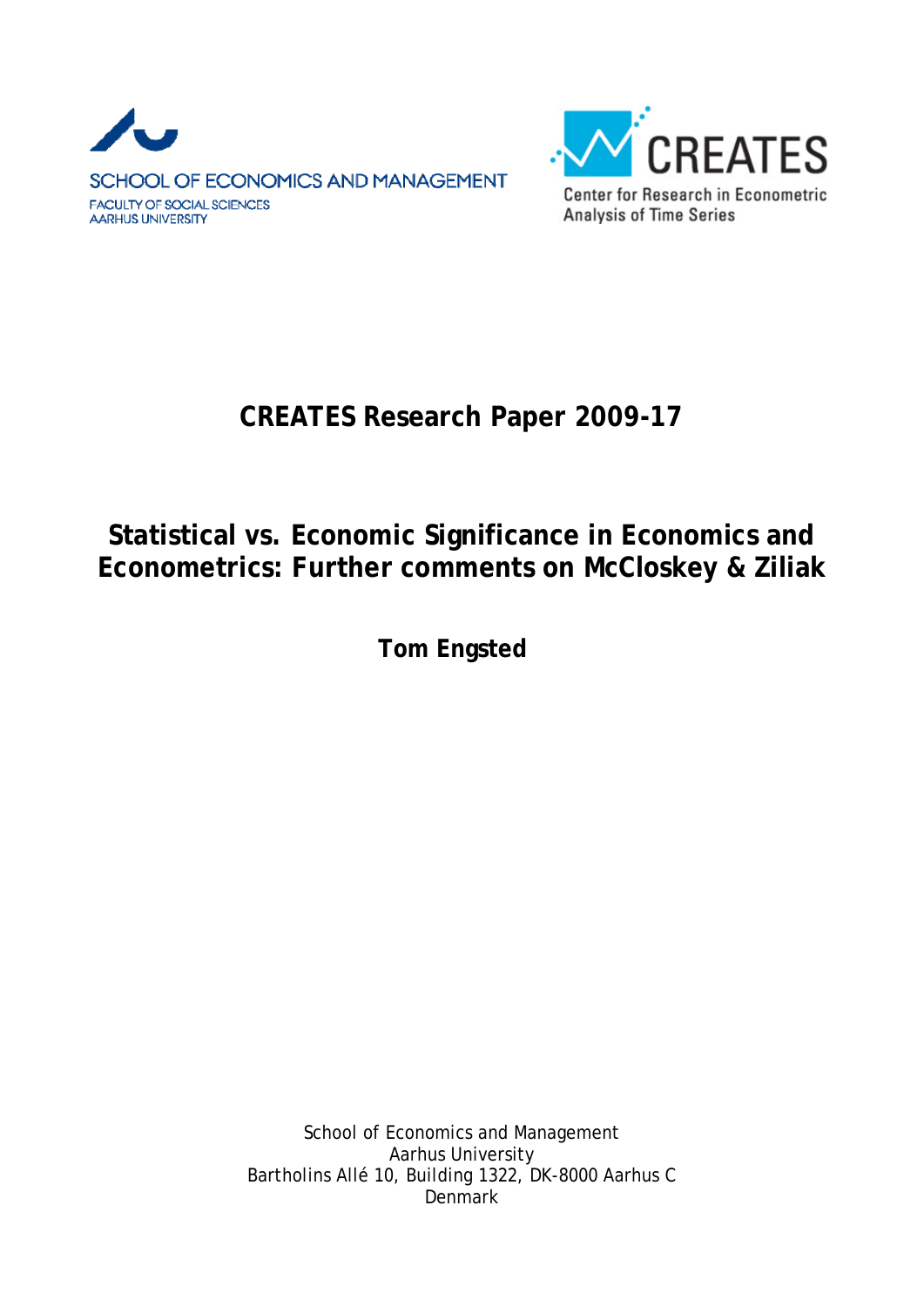# Statistical vs. Economic Significance in Economics and Econometrics: Further comments on McCloskey & Ziliak<sup>∗</sup>

Tom Engsted†

#### Abstract

I comment on the controversy between McCloskey & Ziliak and Hoover & Siegler on statistical versus economic significance, in the March 2008 issue of the Journal of Economic Methodology. I argue that while McCloskey & Ziliak are right in emphasizing 'real error', i.e. non-sampling error that cannot be eliminated through specification testing, they fail to acknowledge those areas in economics, e.g. rational expectations macroeconomics and asset pricing, where researchers clearly distinguish between statistical and economic significance and where statistical testing plays a relatively minor role in model evaluation. In these areas models are treated as inherently misspecified and, consequently, are evaluated empirically by other methods than statistical tests. I also criticise McCloskey & Ziliak for their strong focus on the size of parameter estimates while neglecting the important question of how to obtain reliable estimates, and I argue that significance tests are useful tools in those cases where a statistical model serves as input in the quantification of an economic model. Finally, I provide a specific example from economics - asset return predictability - where the distinction between statistical and

<sup>∗</sup>Accepted for publication in Journal of Economic Methodology. Final version: March 4, 2009 (first version: June 30, 2008). I acknowledge support from CREATES (Center for Research in Econometric Analysis of Time Series), funded by the Danish National Research Foundation. I thank Steve Ziliak, Katarina Juselius, and Søren Johansen for their active participation in the CREATES symposium "Statistical vs. Economic Significance in Economics and Econometrics" at the University of Aarhus, June 2008, and Steve Ziliak, Deirdre McCloskey, and Kevin Hoover for subsequent email conversations. I also gratefully acknowledge the comments from two anonymous referees.

<sup>&</sup>lt;sup>†</sup>CREATES, School of Economics and Management, University of Aarhus, Building 1322, DK-8000 Aarhuc C., Denmark. E-mail: tengsted@creates.au.dk.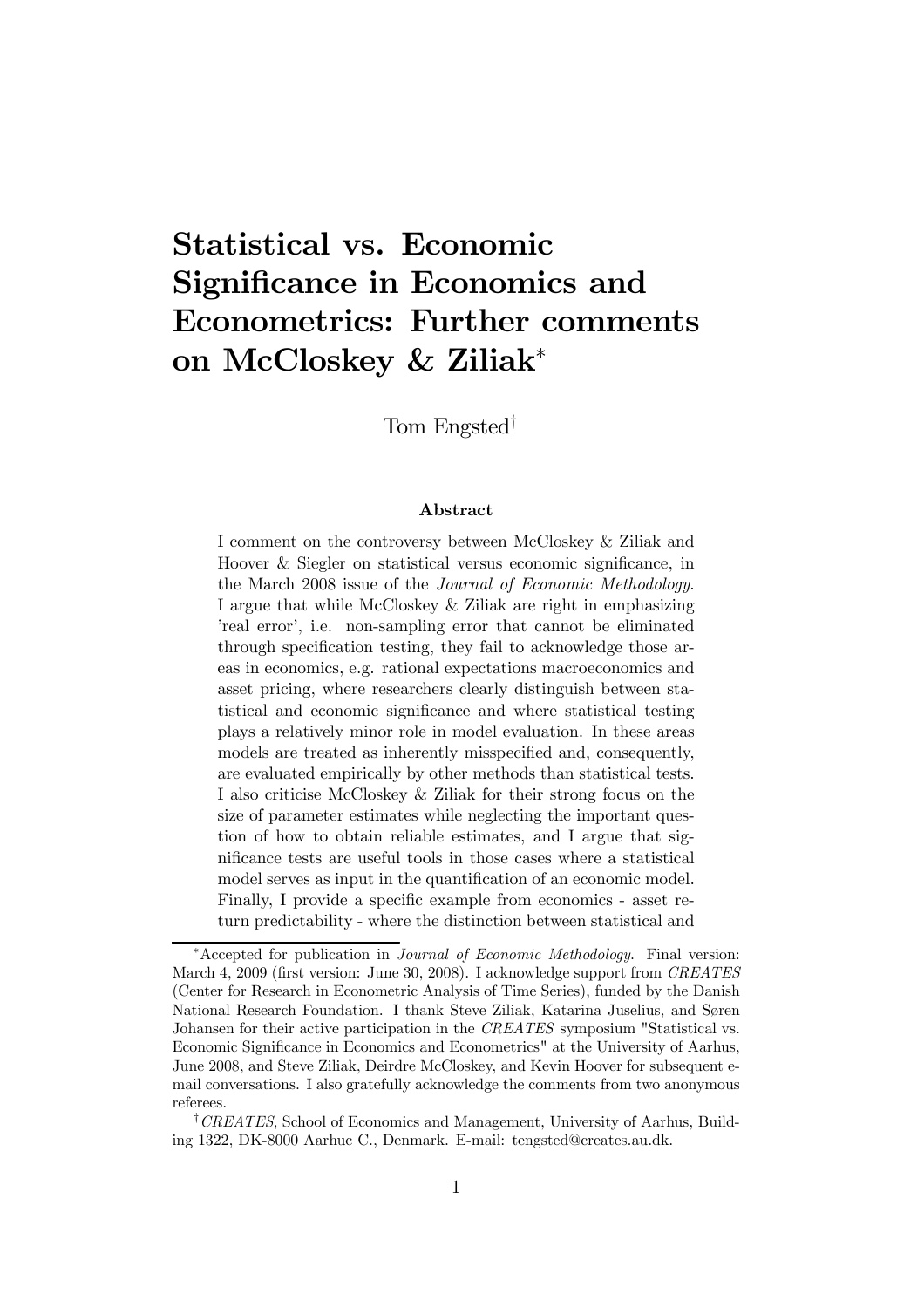economic significance is well appreciated, but which also shows how statistical tests have contributed to our substantive economic understanding.

Keywords: Statistical and economic significance, statistical hypothesis testing, model evaluation, misspecified models.

JEL codes: B41, C10, C12

### 1 Introduction

The March 2008 issue of Journal of Economic Methodology contains an interesting discussion between Kevin Hoover and Mark Siegler on the one hand, and Deirdre McCloskey and Stephen Ziliak on the other hand, about statistical vs. economic significance in economic research (Hoover and Siegler, 2008a,b, McCloskey and Ziliak, 2008). The pivot of the discussion is McCloskey & Ziliak's long-lasting critisism of the standard practice of statistical significance testing in applied economic research and in particular their claim that the majority of applied economists and econometricians have failed - and continue to fail - in distinguishing between statistical and economic significance. Their recent book, "The Cult of Statistical Significance: How the standard error costs us jobs, justice, and lives" (Ziliak and McCloskey, 2008) summarizes their argument and illustrates the (bad, in their view) practices in various fields such as economics, psychology, and medicine. Hoover & Siegler argue, on the contrary, that there is no convincing evidence that the economics profession systematically mistake statistical significance for economic significance. Underlying the discussion is a fundamental difference in opinion on the usefulness of classical statistical hypothesis testing procedures in scientific research. Hoover & Siegler (and most other economists) find such procedures a valuable tool for scientific discovery, while McCloskey & Ziliak find them more or less useless.

In the present paper I provide further discussion of the matter. The main point I want to make is that McCloskey & Ziliak overlook important areas in economics where researchers distinguish between statistical and economic significance and where the limitations of statistical hypothesis testing are clearly acknowledged, namely those disciplines where economic models are considered to be *inherently misspecified* in the sense that there are non-negligible systematic deviations between the data and the model. Statistical hypothesis testing procedures obviously face special limitations when it comes to examination and evaluation of models with inherent misspecification. This is related to the discussion between McCloskey & Ziliak and Hoover & Siegler on sampling error (or statistical error) versus 'real error'. Hoover & Siegler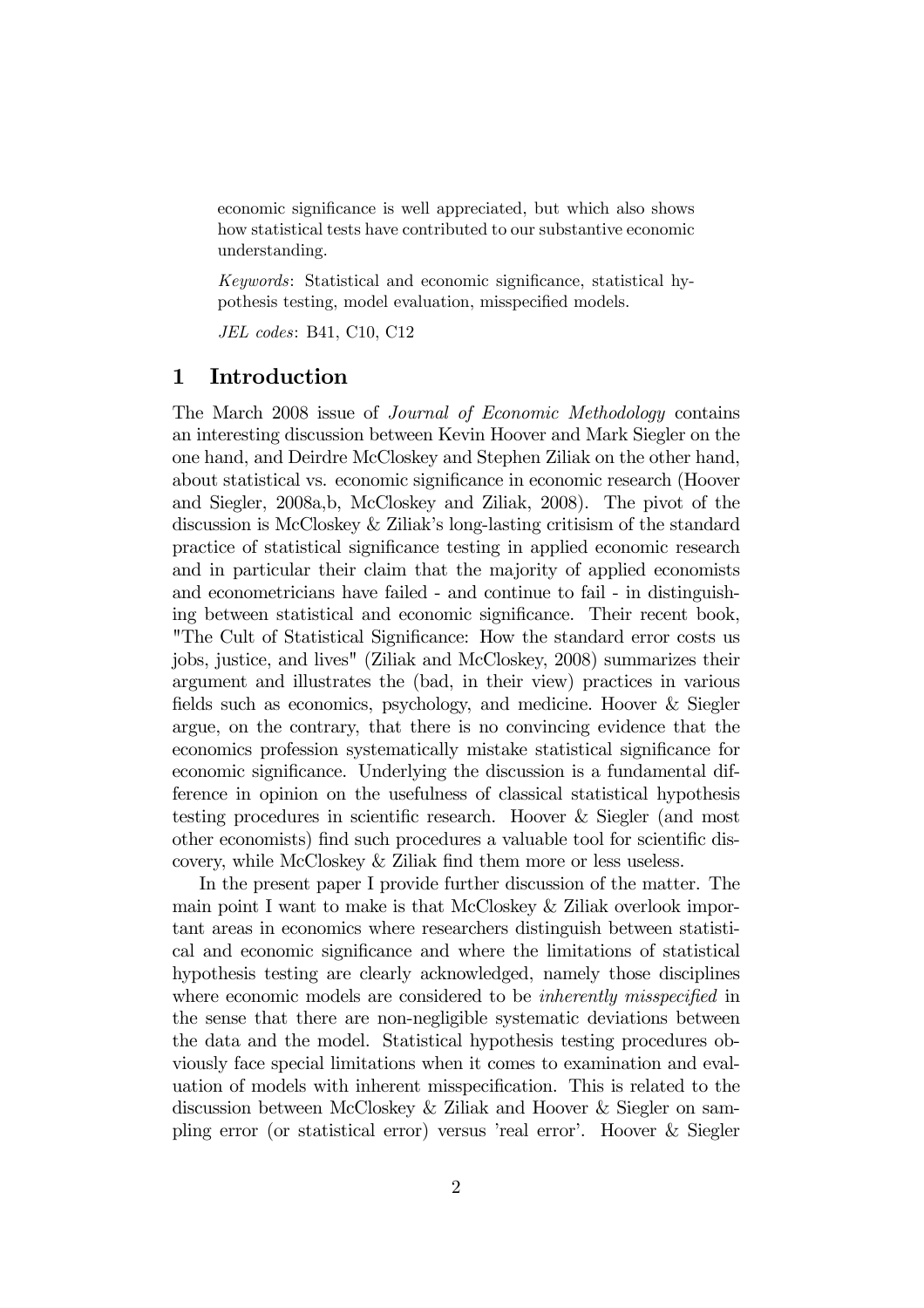seem to confine attention to econometrically well-specified models only, i.e. models with 'well-behaved' error terms. They advance a modelling strategy (in the spirit of Haavelmo, 1944, and Hendry, 1995) in which specification testing is used to obtain errors (i.e. deviations between data and the economic model structure) that conform to a tractable probability model, c.f. Hoover and Siegler (2008a, pp.22-23). Usually within this modelling framework an important goal is to obtain errors that are completely unsystematic (identically and independently distributed, iid). Classical hypothesis testing naturally plays an important role in this strategy. However, an important point in McCloskey & Ziliak's discussion is that the presence of what they - with reference to W.S. Gossett, a.k.a. "Student", the inventor of the 't-test' - call 'real error', i.e. non-sampling error that cannot be eliminated through specification testing, is more important than sampling error, c.f. McCloskey and Ziliak (2008a, pp.41-42), and Ziliak and McCloskey (2008, pp.6-7, 16, 24, 245-246). There is general agreement in the economics profession that no economic model should be considered literally true. Models are build on simplifying assumptions, thus they are by construction only approximations to reality. Economists often say "models are neither true nor false", e.g. Leamer (2004). The dividing line in the profession is whether we should search for models with unsystematic *iid* errors (which is what Hoover & Siegler aim at), or instead acknowledge the inherent falseness of any model. Economists to an increasing degree hold the view that in order to be interpretable and consistent with basic economic principles, economic models often need to be tightly specified in such a way that we should *not* expect model errors to be unsystematic *iid*. Such models will be statistically rejected at a given significance level if the test is sufficiently powerful. Economists, therefore, to an increasing extent analyse and evaluate economic models empirically using methods that are better suited for misspecified models than statistical hypothesis tests. Instead of testing whether the model is statistically rejected at a given significance level, these methods measure the degree of misspecification (e.g. the magnitude of pricing errors in asset pricing models) and they analyse in which dimensions - and to what extent - the model fits the data, and in which dimensions it does not.

Despite McCloskey & Ziliak's strong focus on 'real errors', and although they explicitly refer to the fact that models are neither 'true' nor 'false' (Ziliak and McCloskey, 2008, p.52), they are apparently not aware of those fields in economics where models are not treated as either 'true' or 'false', and where the distinction between statistical and economic significance is very clearly spelled out - and has been increasingly so over the last more than 20 years. I mention three such disciplines: sto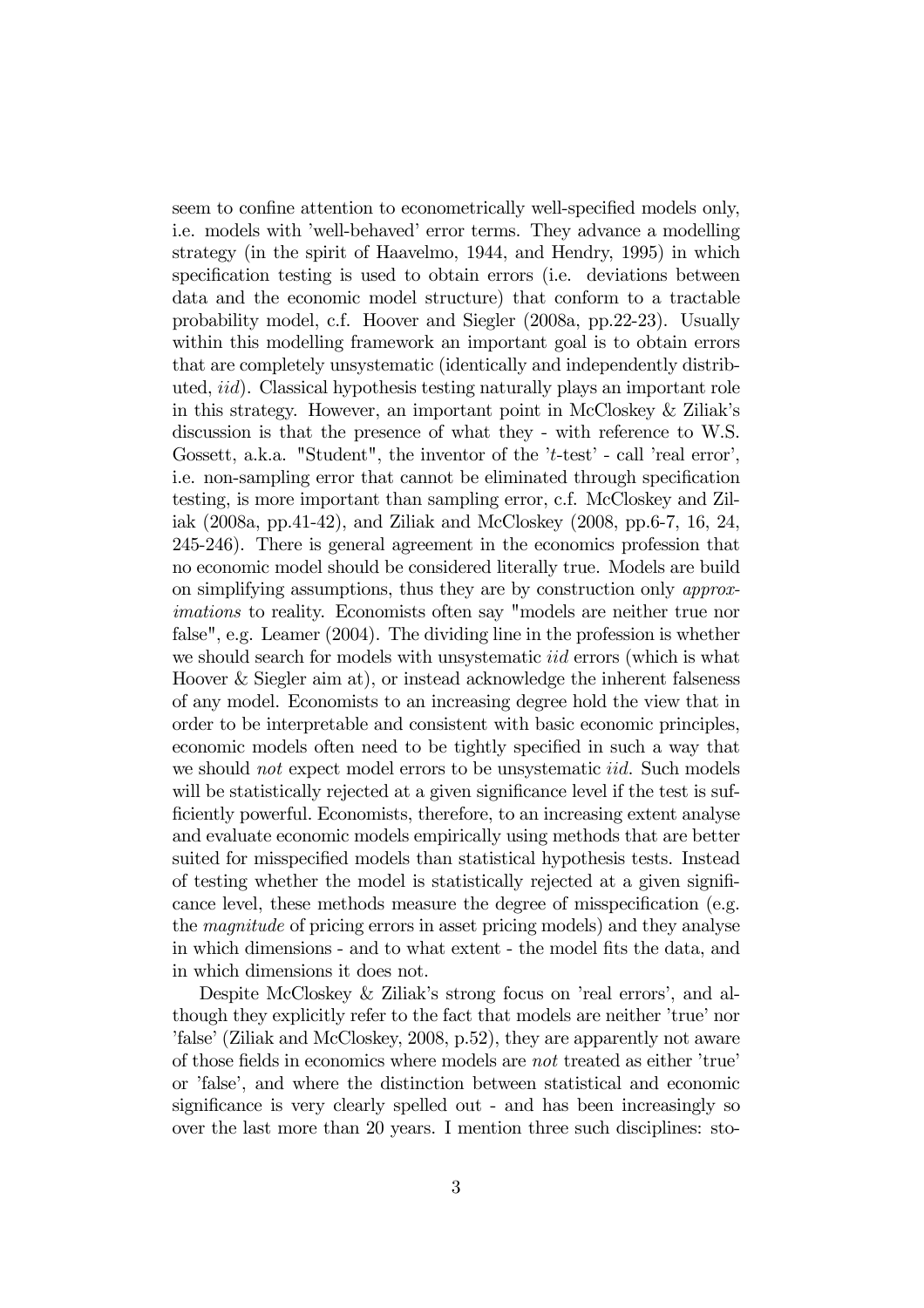chastic general equilibrium models; linear rational expectations models; and asset pricing models. In all three areas there is a clear recognition that statistical (in)significance does not necessarily imply economic (in)significance, and that standard statistical measures of fit may not be the most informative way of evaluating a given model. I provide examples of this from the literature; papers and textbooks that have had a large impact on how empirical researchers in these areas think about modelling. Thus, I provide direct evidence against one of McCloskey & Ziliak's central claims, namely that almost all economists - even today confuse statistical and economic significance.

Besides this main point, I have a number of additional comments to some of McCloskey & Ziliak's claims and statements. Some of the comments are in line with the comments made by Hoover & Siegler. In particular, I argue that conventional statistical testing can be used as an effective and valuable tool in obtaining well-specified and parsimonious statistical models that subsequently can be used as input in the quantification of economic models. However, here it is important to distinguish between the statistical model and the economic model; treating the latter as a 'null model' to be tested statistically is not particularly informative. I also criticise McCloskey & Ziliak for their insistence on forgetting standard errors and focusing on parameter estimates, while they provide almost no discussion of how to obtain good reliable parameter estimates. Finally, I provide a specific example of a research area in economics - financial asset return predictability - where the distinction between statistical and economic significance is well appreciated, but which also shows how statistical tests have contributed to our substantive economic understanding. Findings of statistically significant return predictability set the stage for a deeper inquiry into the nature of return predictability and its implications for e.g. portfolio choice and asset pricing, and thereby contributed in changing our minds about the functioning of financial markets.

Before getting to the main body of the paper, I would like to state from the outset that I fully agree with McCloskey & Ziliak's point that statistical (in)signi-ficance does not necessarily imply economic (in)significance, and that good empirical research in economics should discuss economic significance one way or the other (on the other hand, I agree with Hoover & Siegler that today this is in fact what most economists do, see further below). I also agree with McCloskey & Ziliak that real scientific progress in economics - how we change opinion on how the economy works - is achieved mainly through common sense, elegant theories, historical perspective, and long and disciplined conversations among scholars, i.e. how pursuasive we are in our discussions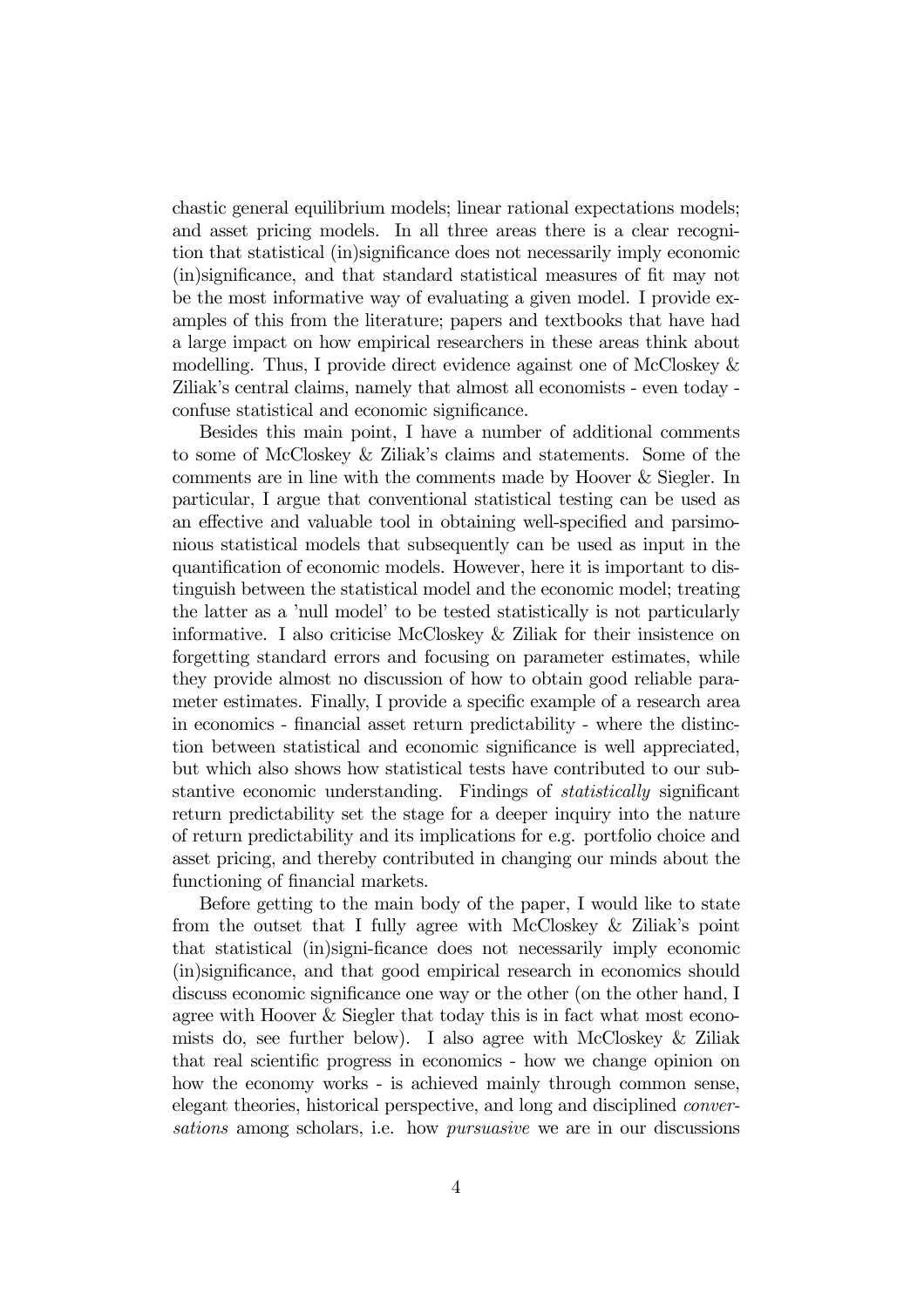(the 'rhetoric' of economics), c.f. McCloskey (1983) and McCloskey and Ziliak  $(1996)^{1}$ . There is no 'objective' method or standard (like the  $5\%$ ) significance level) that *in itself* can decide for us. And no change from one paradigm to another has been driven mainly by 'statistical significance at a 5% level'. But I believe that statistical hypothesis testing can be used as one of several important tools, and I think there are examples in economics where statistical hypothesis testing has played an important role in moving from one paradigm to another (see below).

## 2 Scientific evaluation of misspecified models

At one important point it seems that Hoover & Siegler and McCloskey & Ziliak talk at cross-purposes. Hoover & Siegler confine almost exclusive attention to sampling or statistical error and error that can be eliminated through specification testing, while McCloskey & Ziliak emphasize 'real error', error that cannot be eliminated through specification testing.<sup>2,3</sup> Hoover & Siegler work under the premise that there is a 'true' specification that can be recovered by specification testing, and they advocate the socalled 'LSE approach' originating from the London School of Economics (Hoover and Siegler, 2008a, p.26). Naturally, Hoover & Siegler do not search for the literally true data-generating-mechanism; they are aware that models are only approximations to reality. They search for models in which the errors are basically white noise. However, many economists are sceptical towards this approach, see e.g. Faust and Whiteman (1997). The LSE methodology obtains empirical models with well-behaved *iid* error terms, but those models are often so complex

<sup>&</sup>lt;sup>1</sup>I do, however, find McCloskey & Ziliak's rhetoric sometimes a bit tiring, for example when stating that "all the econometric findings since the 1930s need to be done over again." (McCloskey and Ziliak, 2008, p.47), or: "If null-hypothesis significance testing is as idiotic as we and its other critics have so long believed, how on earth has it survived?" (Ziliak and McCloskey, 2008, p.240).

<sup>2</sup>Hoover & Siegler refer to 'specification tests' as tests for no structural breaks and model errors being serially uncorrelated, homoscedastic, normally distributed, and at all white noise (c.f. Hoover and Siegler, 2008, p.24). In econometric textbooks such tests are often referred to as 'misspecification tests' while 'specification tests' denote tests within the econometric model based on the assumption of correct specification (see e.g. Spanos, 1986, section 19.5). Thus, given white noise model errors (which is tested using 'misspecification tests'), 'specification tests' are used to test hypotheses on e.g. regression coefficients. In the following I will follow Hoover  $&$  Siegler and instead use 'specification tests' to denote tests that are used to secure unsystematic iid model errors.

<sup>3</sup>Although McCloskey & Ziliak refer to 'real error' and its importance several times in their writings, they don't provide a precise definition of what they mean by it in relation to economic modelling. But from Ziliak and McCloskey (2008, pp.7 and 24) I infer that by 'real error' they refer to non-sampling error that leads to models being inherently misspecified.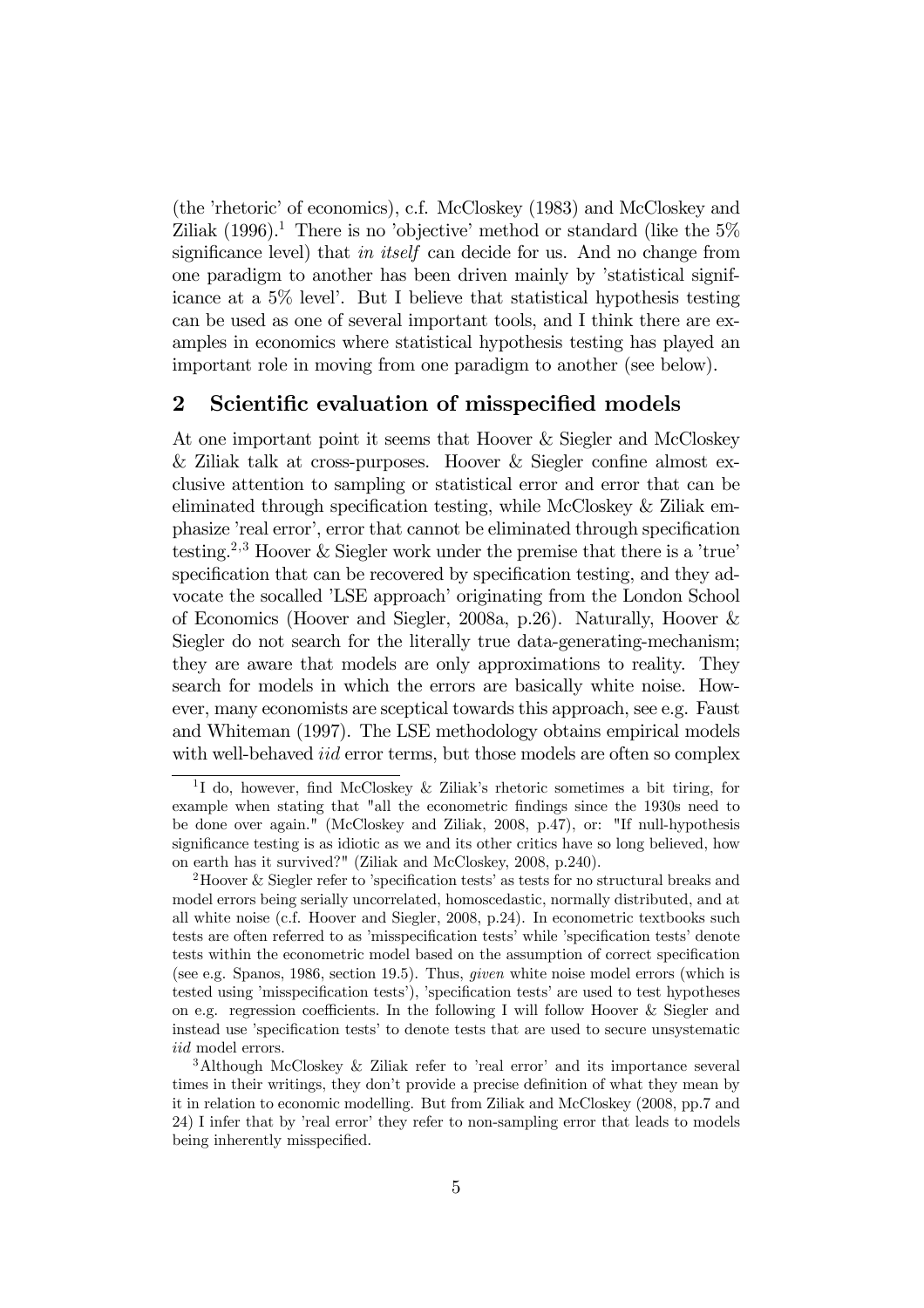with many variables (including dummy variables) and complicated lagstructures, and with only loose connection to economic theory, that many find them difficult to interpret economically in a consistent manner. Just like estimation and measurement of unknown quantities based on data samples need to be based on relevant statistical theory, *economic theory* is the vehicle through which economists make consistent interpretations of the very complex dynamics and interactions we observe among almost all economic variables. Empirical economic modelling without close ties to established economic theory is like estimation without close ties to statistical estimation theory. This is not to say that the only purpose of empirical modelling is to confirm economic theory. Rather, the purpose is to investigate the empirical content of economic theory: how well does the theory explain the data in this and that dimension? And then one can look at those dimensions where the empirical performance is bad, and that evidence can be used to reformulate the theory in order to perform better. Hence, the aim of the empirical modelling exercise is not to confirm the validity of a theory, but to investigate in which dimensions the theory needs to be modified, and always remembering that we will never discover the 'true' relation.

As an alternative to the LSE approach, a modelling framework based on economic theory and with explicit acknowledgement of inherent model misspecification (i.e. non-negligible systematic deviations between model and data), has been adopted by many empirical researchers in macroeconomics and finance. McCloskey & Ziliak are very critical towards practice in macro and finance (Ziliak and McCloskey, 2008, pp.69-70, 76). But, in fact, in these fields it is explicitly acknowledged that economic models are inherently misspecified, i.e. contain 'real errors' in the language of McCloskey & Ziliak. Research on rational expectations models is an example. McCloskey & Ziliak rebuff the whole area of rational expectations macroeconometrics as uninteresting and with "no scientific findings", with reference to the work of Lucas, Sargent, and others, from the 1970s and beginning of the 1980s (Ziliak and McCloskey, 2008, p.108). This is peculiar because since the 1980s the research methodology within the rational expectations paradigm has progressed in a way that seems to fit exactly with McCloskey & Ziliak's prescriptions. Let me mention two very influential sub-fields within the area of macroeconomics where rational expectations have played a central role: Dynamic Stochastic General Equilibrium (DSGE) models - previously denoted Real Business Cycle (RBC) models -, and Linear Rational Expectations (LRE) models. In both of these areas it is explicitly acknowledged that models are by construction misspecified and, hence, that empirical evaluation by statistical significance tests (e.g. 'goodness-of-fit' tests of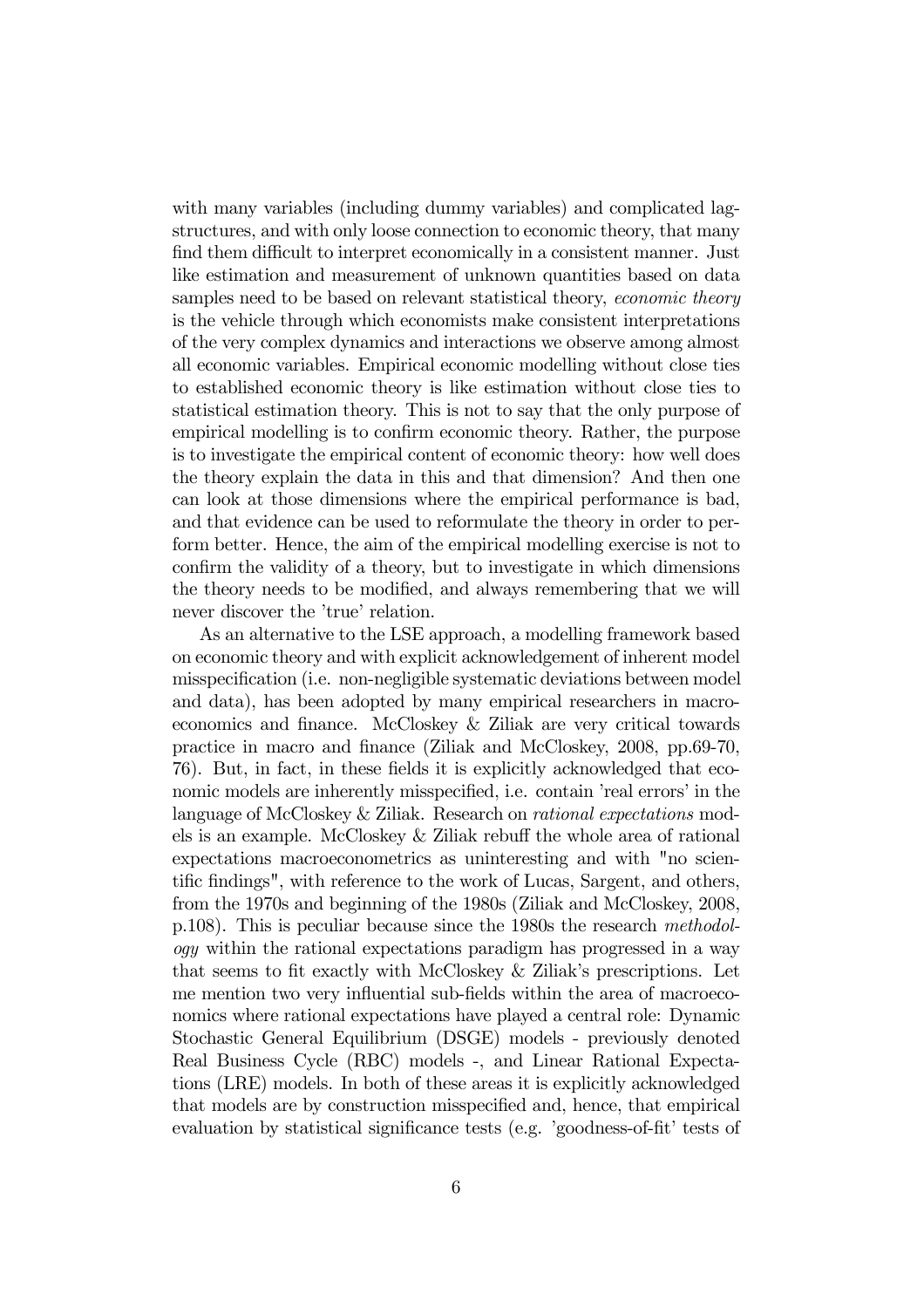overidentifying restrictions and tests for 'correct' specification) become less informative. The models don't pretend to be 'true' so they are expected to be rejected by statistical tests if these tests are sufficiently powerful.

In the DSGE/RBC literature these concerns were expressed from the very beginning. Kydland and Prescott write in their highly influential paper from 1982: "We choose not to test our model ... this most likely would have resulted in the model being rejected, given the measurement problems and the abstract nature of the model." (Kydland and Prescott, 1982, p.1360). Instead, calibration and simulation techniques are used in computational experiments where model-generated moments of key variables are compared to moments of actual variables, and where focus always is on quantitative questions - questions of "how big something is", c.f. Kydland and Prescott (1996, p.75). This is exactly what McCloskey & Ziliak call for! A typical quantitative research question in this area is: "How much would the U.S. postwar economy have fluctuated if technology shocks had been the only source of fluctuations?" (Kydland and Prescott, 1996, p.77). Another very influential contribution in this area is Mehra and Prescott's (1985) 'equity premium puzzle' paper which shows an economically significant puzzle (the high equity premium without high equity risk) without using statistical tests.<sup>4</sup> Thus, McCloskey & Ziliak's claim that rational expectations macroeconomics haven't produced any scientic findings is obviously not true! The model evaluations involved in the early calibration and simulation exercises from the 1980s and 1990s have been heavily criticised for being ad hoc and with no firm statistical foundation. However, recent DSGE research has extended and elaborated on these basic calibration and simulation exercises by explicitly introducing loss functions and by using Bayesian econometric procedures for parameter estimation, model evaluation, and model comparison, while continuing to consider the underlying economic model as inherently misspecified, see e.g. Schorfheide (2000) and Fernández-Villaverde and Rubio-Ramírez (2004) (see also

<sup>&</sup>lt;sup>4</sup>In the equity premium puzzle literature it is a common observation that the standard consumption-based asset pricing model with time-separable power utility cannot explain the equity premium puzzle without running into a 'risk-free rate puzzle', and that the model cannot account for the time-varying counter-cyclical nature of expected returns. This has lead to the development of alternative models, for example the habit persistence model of Campbell and Cochrane (1999). Both models are typically rejected statistically, but the Campbell-Cochrane model performs better because it accounts for more of the empirical facts we observe. And note that Campbell and Cochrane themselves do not evaluate their model using statistical tests. They do a calibration/simulation exercise together with traditional estimation of parameters, acknowledging that their model is inherently misspecified. I return to asset pricing models and the equity premium puzzle later in this section.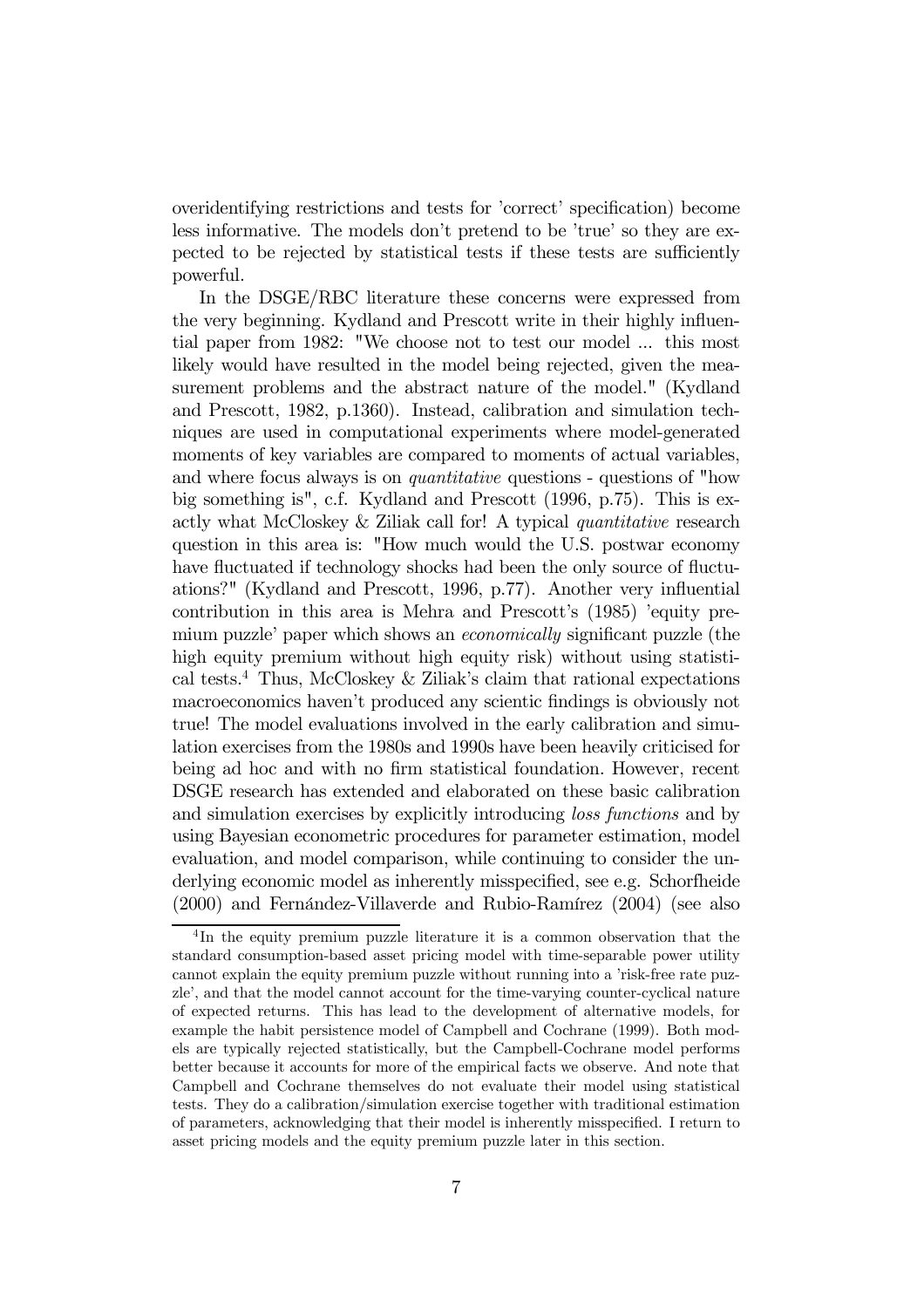Watson, 1993, and Diebold et al., 1998, for some early attempts to develop rigorous standards for relating calibrated models to data). Again, exactly in accordance with what McCloskey & Ziliak consider good scientific practice. I emphasize that whether one agrees or disagrees with the DSGE research program is not the issue here. There may be reasons for McCloskey & Ziliak not liking DSGE modelling, but adherence in this modelling framework to statistical significance cannot be one of them!

A related research field is the use of simple linear rational expectations (LRE) models to explain key macroeconomic and financial variables like consumption, labour demand, money demand, inventories, the balance of payments, stock prices and interest rates. LRE models have been very popular since Hansen and Sargent's work in the 1970s and early 1980s, see e.g. the very influential paper by Hansen and Sargent (1980). In the early work in this area (including Hansen and Sargent's) formal statistical tests of model-implied overidentifying restrictions played an important role. A key element in the empirical evaluation of LRE models was the testing of a null hypothesis that the model is 'true' in the sense that the discrepancy between model and data is due to only sampling error. This is probably the reason for Ziliak and McCloskey's (2008, p.108) complete rejection of all of rational expectations macroeconomics. But apparently they have stopped reading the literature with the qouted book and papers by Lucas and Sargent from 1981.5 Soon after it was realized in this field that taking a LRE model to be the null hypothesis and rejecting or accepting it based on a computed p-value (i.e. treating the model as either 'true' or 'false'), is not very informative. Probably the most influential paper that directly expresses this concern is Campbell and Shiller (1987, p.1063): "... a statistical rejection of the model ... may not have much economic significance. It is entirely possible that the model explains most of the variation in  $y_t$  even if it is rejected at a 5% level." (Italics added). Campbell and Shiller propose an alternative metric for empirical evaluation of a LRE model. The idea is to estimate a Vector-AutoRegression (VAR) for the variables in the model and from the VAR parameter estimates to generate a modelimplied time-series for the 'endogenous' variable,  $y_t$ , which can then be compared with the actual time-series for the variable  $y_t$ . A graphical

<sup>&</sup>lt;sup>5</sup>In fact, Lucas never really advanced the Hansen and Sargent (1980) approach, on the contrary, see e.g. Lucas (1987). Lucas' views on statistical testing of economic models are basically identical to the views expressed by Kydland and Prescott (1982). According to Sargent, Lucas already in the early days of rational expectations macroeconomics expressed the concern that "likelihood ratio tests are rejecting too many good models", c.f. Evans and Honkapohja's (2005) interview with Sargent.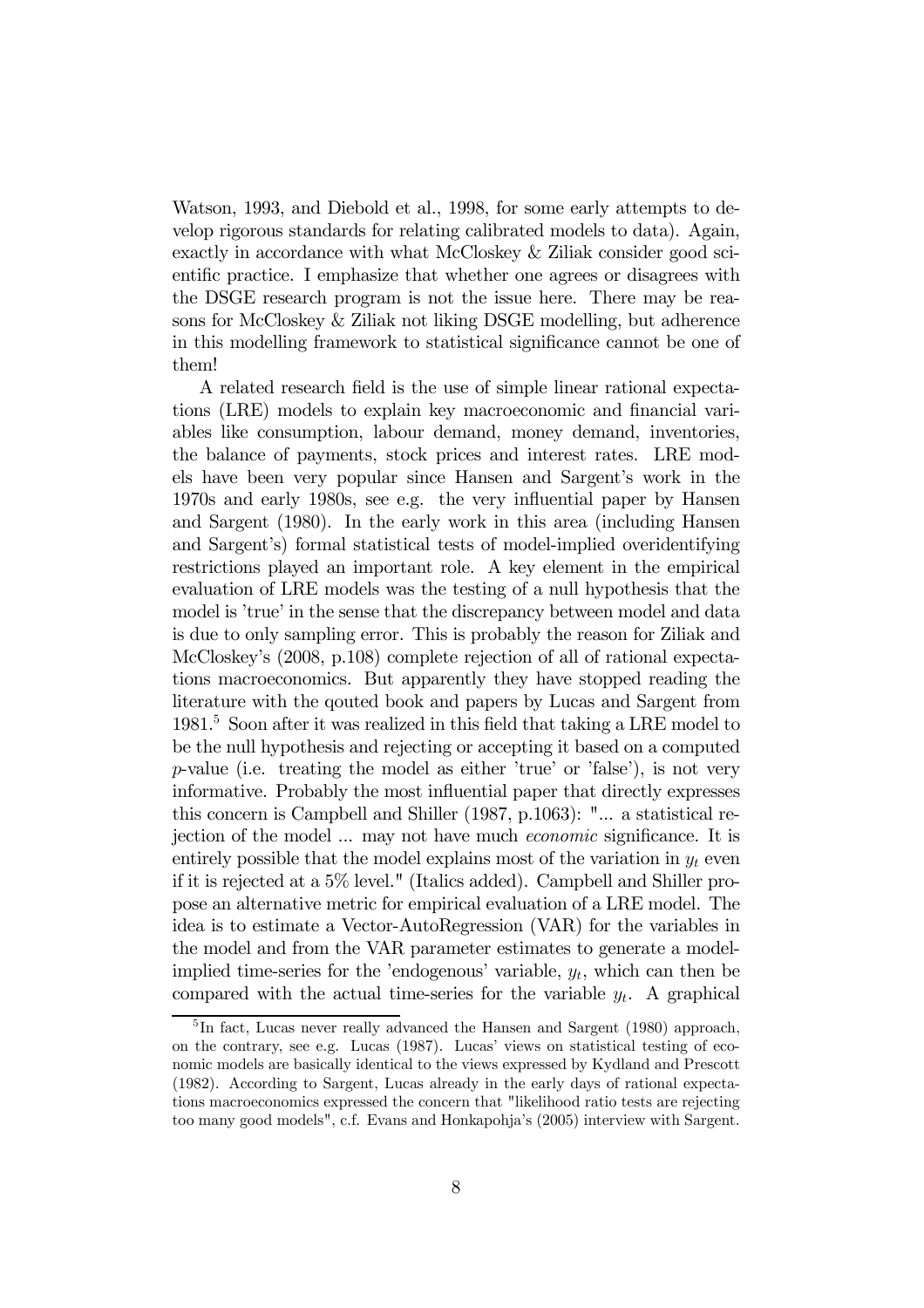time-series plot of actual and 'theoretical'  $y_t$  is an important part of the comparison, and the methodology can be used to obtain an explicit measure of the *magnitude* of deviations from the underlying LRE model, i.e. how much (measured as a percentage) of the variablity in  $y_t$  is explained by the model and how much is due to model noise (see Engsted, 2002, which also lists some of the many published applications of Campbell and Shiller's methodology). Thus, this methodology explicitly addresses the problem of 'real error' as opposed to only sampling error; however, McCloskey & Ziliak pay no attention to it.

Yet another area where the limitations of statistical hypothesis testing and the distinction between statistical and economic significance is clearly acknowledged is asset pricing in finance. Of course, this area is closely connected to the rational expectations paradigm but it has grown into a large and individual sub-field of economics. Through the 1970s and 1980s empirical evaluation of asset pricing models in most cases followed the traditional statistical approach of testing overidentifying restrictions implied by the models. A very influential example of this kind of research is Hansen and Singleton's (1982) Generalized Method of Moments (GMM) approach for testing the consumption-based capital asset pricing model (C-CAPM). However, during the 1990s and 2000s focus shifted towards an approach with more emphasis on assessing model performance and measuring the magnitude of pricing errors. Hansen and Jagannathan (1991, 1997) are two very influential papers in this progression, and Cochrane and Hansen (1992, p.122) summarize the main point very clearly: "Statistical measures of fit such as a chi-square test statistic may not provide the most useful guide to the modifications that will reduce pricing or other specification errors ... Also, application of the minimum chi-square approach to estimation and inference sometimes focuses too much attention on whether a model is perfectly specified and not enough attention on assessing model performance." Hansen and Jagannathan (1991) propose a graphical method for evaluating a given asset pricing model. In contrast to the traditional statistical approach, the method provides information on the dimensions in which the model fails and it points in direction to which the model needs to be modified. In their 1997 paper Hansen and Jagannathan propose an explicit measure of the *magnitude* of pricing errors of a given inherently misspecified asset pricing model. Both papers have been highly influential in modern empirical research in finance, but they (and their many followers) are completely neglected by McCloskey & Ziliak.<sup>6</sup>

 $6$ In addition to the work with Jagannathan, Hansen has - together with Sargent - for more than 10 years worked on 'robust control' in which decision makers take into account model misspecification, see e.g. Hansen and Sargent (2007). Thus, both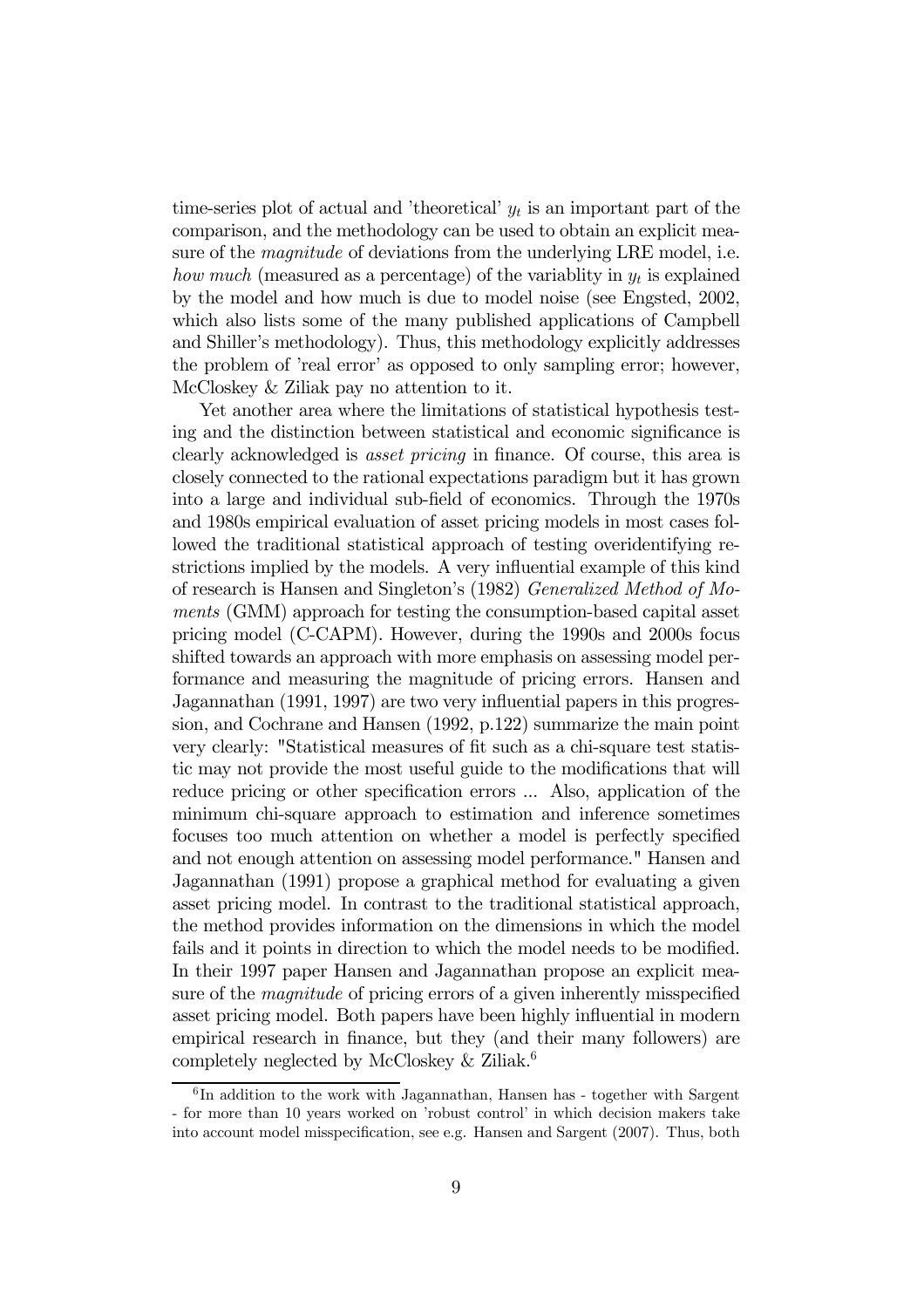The explicit acknowledgement of the limitations of statistical hypothesis testing and the important distinction between statistical and economic significance have also found their way into modern textbooks, in contrast to what McCloskey & Ziliak claim. Let me mention one example of an empirical and econometrically oriented graduate textbook: Cochrane's Asset Pricing from 2001. This book has already become a standard reference for students and empirical researchers in finance. Here are some examples from the book:

On page xvi in the Preface, Cochrane emphasizes that empirical methods in the end "... evaluate the model by examining how big [the] pricing errors are." (Italics added).

On pages 194-196 (chapter 10), Cochrane is very careful in stating that the socalled  $J_T$  test measures pricing errors in a *statistical* sense: "The  $J_T$  test asks whether [pricing errors] are "big" by statistical standards" (p.196). (Italics added).

On pages 210-219 (chapter 11), Cochrane is very careful in distinguishing between statistical and economic measures of fit (see in particular pp.210, 215, 218).

On pages 291-305 (chapter 16), Cochrane provides a detailed discussion of the limitations of using statistical significance tests in evaluating inherently misspecified models (see especially pp.303-305, where in fact there are explicit references to McCloskey! Cochrane makes the interesting observation that "McCloskey's ideas are not popular in the finance and economics profession. Precisely, they are not popular in how people talk about their work, though they describe well how people actually do their work."  $(p.304)$ .

On pages 434-441 (chapter 20), Cochrane gives a nice graphical (no significance tests!) illustration of the failure of one kind of asset pricing model and how an alternative model works better.

On pages 455-485 (chapter 21), Cochrane illustrates the equity premium puzzle and the 'fit' of various asset pricing models, almost without using statistical significance tests.

In Cochrane (2006, p.17), Cochrane refers to the paper by Fama and French (1996) as one that "... for better or worse, defined the methodology for evaluating asset pricing models for the last 10 years. ... where in the 1980s papers would focus entirely on the probability value of some overall statistic, Fama and French rightly got people to focus on the spread in average returns, the spread in betas, and the economic size of the pricing errors. Remarkably, this, the most successful model since the CAPM, is decisively rejected by formal tests. Fama and French

Hansen and Sargent explicitly acknowledge the problems with their initial rational expectations models of the 1970s and early 1980s.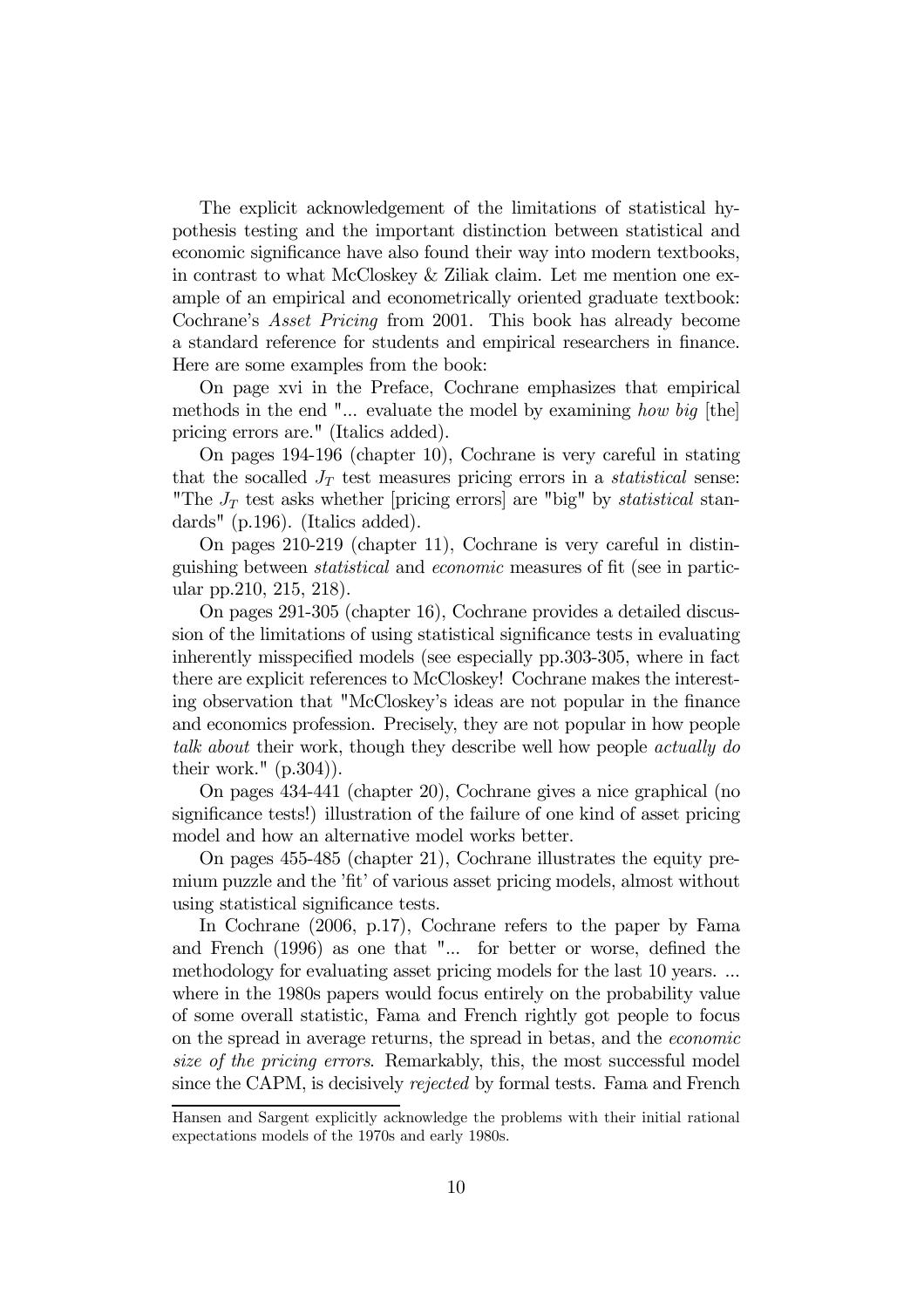taught us to pay attention to more important things than test statistics." (Italics added). Inspection of various issues of the Journal of Finance since the mid 1990s confirm Cochrane's statement.

As a final example of empirical research where statistical hypothesis testing plays only a minor role, let me mention optimal asset allocation. There is a voluminous literature, starting in the 1990s, on optimal portfolio choice for long-term investors. Here, researchers estimate parameters for the dynamic evolution in returns and their state variables, insert them - together with calibrated utility parameters - into optimal dynamic portfolio equations, and measure the economic significance of various portfolio choices by computing utility losses of excluding this and that asset. Statistical significance tests play only a very minor role. And note that here there is an explicit loss function! Recent examples of this kind of research is the book by Campbell and Viceira (2002), and the paper by Campbell, Chan, and Viceira (2003), both already widely cited.

It should be clear from the above examples that McCloskey & Ziliak are not correct when they claim that almost no empirical researchers in economics are able to distinguish properly between statistical and economic significance.7 This is not to say that economists have followed McCloskey & Ziliak in totally dismissing statistical hypothesis testing. Most (including myself) continue to consider regression standard errors and statistical tests as useful tools in empirical modelling, but we clearly acknowledge the limitations of such tools and we supplement the statistical tools with economically more informative assessments. In the next section I discuss in more detail McCloskey & Ziliak's arguments for completely dismissing statistical hypothesis testing.

<sup>7</sup>Underlying McCloskey & Ziliak's claim is a survey analysis of practice in empirical papers published in the American Economic Review during the 1980s and 1990s (see McCloskey and Ziliak, 1996, and Ziliak and McCloskey, 2004). Hoover and Siegler (2008a) criticise McCloskey & Ziliak for erroneously omitting a significant number of relevant articles from the American Economic Review in their two 'questionnaire' surveys, and for inaccurate readings and tendentious interpretations of the articles included. In addition, McCloskey & Ziliak's surveys can be criticised for containing only papers that use statistical tests in connection with regression analysis. Thereby they potentially omit many relevant papers. As I have argued above, researchers in macroeconomics often don't use statistical significance tests because they are highly critical of such tests; instead, they use calibration and simulation to evaluate their models. And in finance - where researchers also clearly understand the difference between statistical and economic significance, as I have argued -, econometric methods other than simple regression analysis are often used. Such papers are apparently not included in McCloskey & Ziliak's surveys. Thus, most probably McCloskey & Ziliak erroneously leave out papers that are doing exactly what they call for.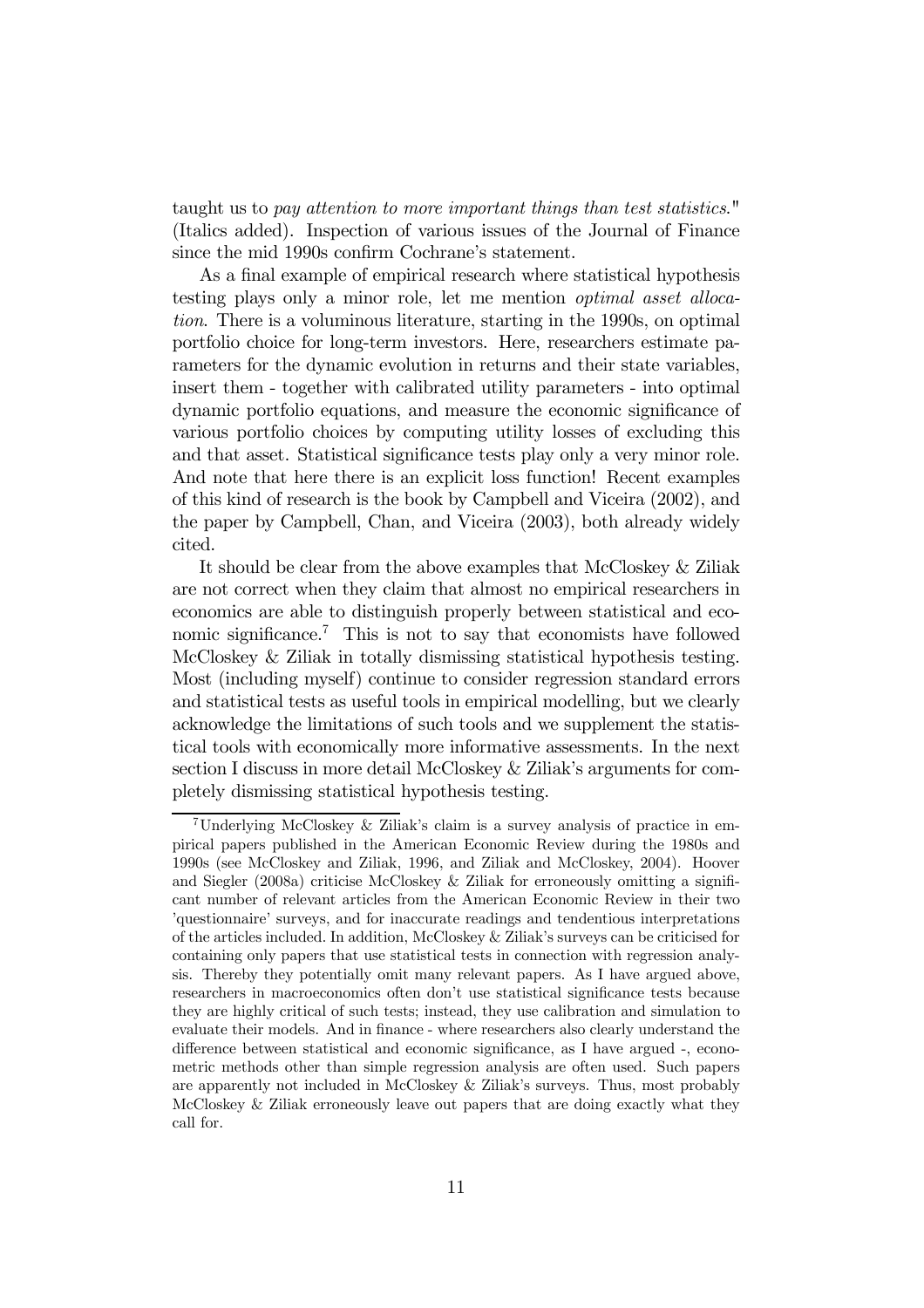## 3 Is statistical hypothesis testing useless? And what about the properties of parameter estimates?

In much of McCloskey & Ziliak's writings they focus on the case where a statistical hypothesis test is used to test a null hypothesis of no effect, i.e. a parameter value equal to 0. Basically they find such a test useless as a scientific tool. They state that scientists should not be interested in whether there is an effect, but how big it is: "Existence, the question of whether, is interesting. But it is not scientific" (Ziliak and McCloskey, 2008, p.5). The question of whether is a philosophical question, they say. Instead, "Statistics, magnitudes, coefficients are essential scientific tools" (Ziliak and McCloskey, 2008, p.1). In addition, they advocate Bayesian procedures in econometric modelling and the Neyman-Pearson framework in which explicit loss functions play an important role. Rejecting or non-rejecting a null hypothesis should not be based on some arbitrary and conventional significance level, but on the relative costs and benefits (measured in economically relevant terms) of either rejecting or not rejecting. They take this line of reasoning to argue that also standard errors (or precision measures in general) of parameters should be judged in terms of explicit loss functions: "The sheer probability statement about one or two standard errors is useless, unless you have judged by what scale a number is large or small for the scientific or policy or personal purpose you have in mind. This applies to the so-called 'precision' or 'accuracy' of the estimate, too" (McCloskey and Ziliak, 2008b, pp.43-44). On the whole McCloskey & Ziliak put strong focus on the magnitude (what they call 'oomph') of estimated coefficients but don't seem to bother much about the statistical uncertainty surrounding such estimates: "Oomph, Not Precision, Selects the Best Model" and "Precision usually does not pick the right dimension for comparison. Oomph does." (Ziliak and McCloskey, 2008, pp.48-49).

McCloskey & Ziliak's focus is quite narrow in that they typically discuss hypothesis testing in the context of a single parameter, and they assume that this single parameter has an important economic meaning. In this narrow context it is obviously true that one should not include or exclude the parameter based alone on whether it is statistically significant at an  $x\%$  level. But there are many examples in economics where the magnitude (or even sign) of an estimated coefficient is not particularly interesting in itself. Vector-AutoRegressions (VAR's), for example, are often used as 'reduced form' summaries of the dynamic evolution over time in a number of variables, from which e.g. impulse responses or long-term relations or optimal portfolio choices are inferred, which are then interpreted economically. But the magnitude and sign of the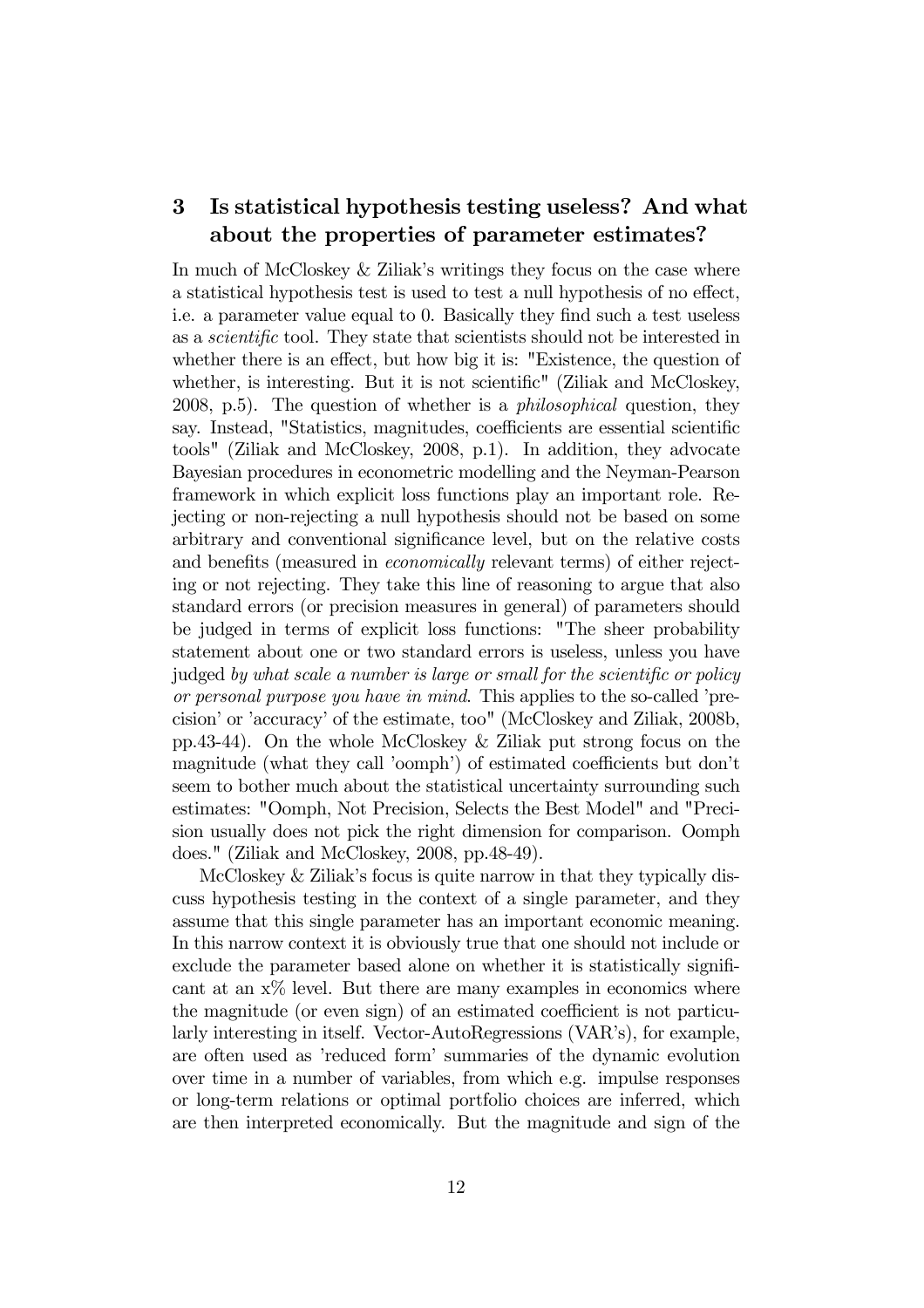individual VAR coefficient are not particularly interesting. Specification tests are used here to address the statistical adequacy of the VAR. Of course, in such tests the '5% rule' (or  $1\%$  or  $10\%$  for that matter, depending on the sample size and the trade-off between size and power) is just a convention, but as Hoover & Siegler argue this does not necessarily make it useless or ineffective. For example, such a rule can be useful in reducing a large-scale model, e.g. a reduced-form model where the individuel parameters are not particularly interesting per se, into a more parsimonious model. As Hoover and Siegler (2008b, p.58) point out, conventions are often employed in scientific judgement. To take a specific example, in analyzing the relationship between stock prices and expected future dividends, the stock price is measured at a point in time,  $t$ , while dividends are paid sometime within the period  $t$ . Thus, the researcher needs to make the assumption that time  $t$  dividends are known to the market at the precise time point that prices are measured (c.f. Campbell and Shiller, 1987, p.1074). An often used convention in such studies is to measure prices at either the beginning or the end of year t and then let dividends (which in theory should be measured contemporaneously with prices) be included with a one-year lag (if prices are measured at the start of the year) or without a lag (if prices are measured at the end of the year). In the same vein, a standard timing convention in consumption-based asset pricing models, for example, is to assume - completely arbitrary - that observed consumption takes place at the beginning of the period. Scientific research cannot be done without sometimes referring to conventions. Naturally, significance tests should not substitute for proper robustness check of the economic implications of changes in the econometric model. Do the impulse responses or long-run relations or portfolio allocations change fundamentally by changing the variables and the lag-length in the VAR or by changing the sample periods? But such robustness checking is in fact an integral part of most applied econometric research.

The above defense of specification testing does not contradict the arguments I made in section 2 for putting less weight on statistical testing of inherently misspecified models. It is important here to distinguish between the kind of model one is working with. For example, in the Campbell-Shiller methodology for evaluating linear rational expectations models, described in section 2, there are two kinds of models. One is the *economic* rational expectations model in which one variable,  $y_t$ , is determined af the present discounted value of expected future values of another variable (or set of variables),  $x_t$ . And the other is the *econo*metric model, a VAR model for  $y_t$  and  $x_t$  that summarizes the dynamic evolution of - and interaction between -  $y_t$  and  $x_t$ , and which is used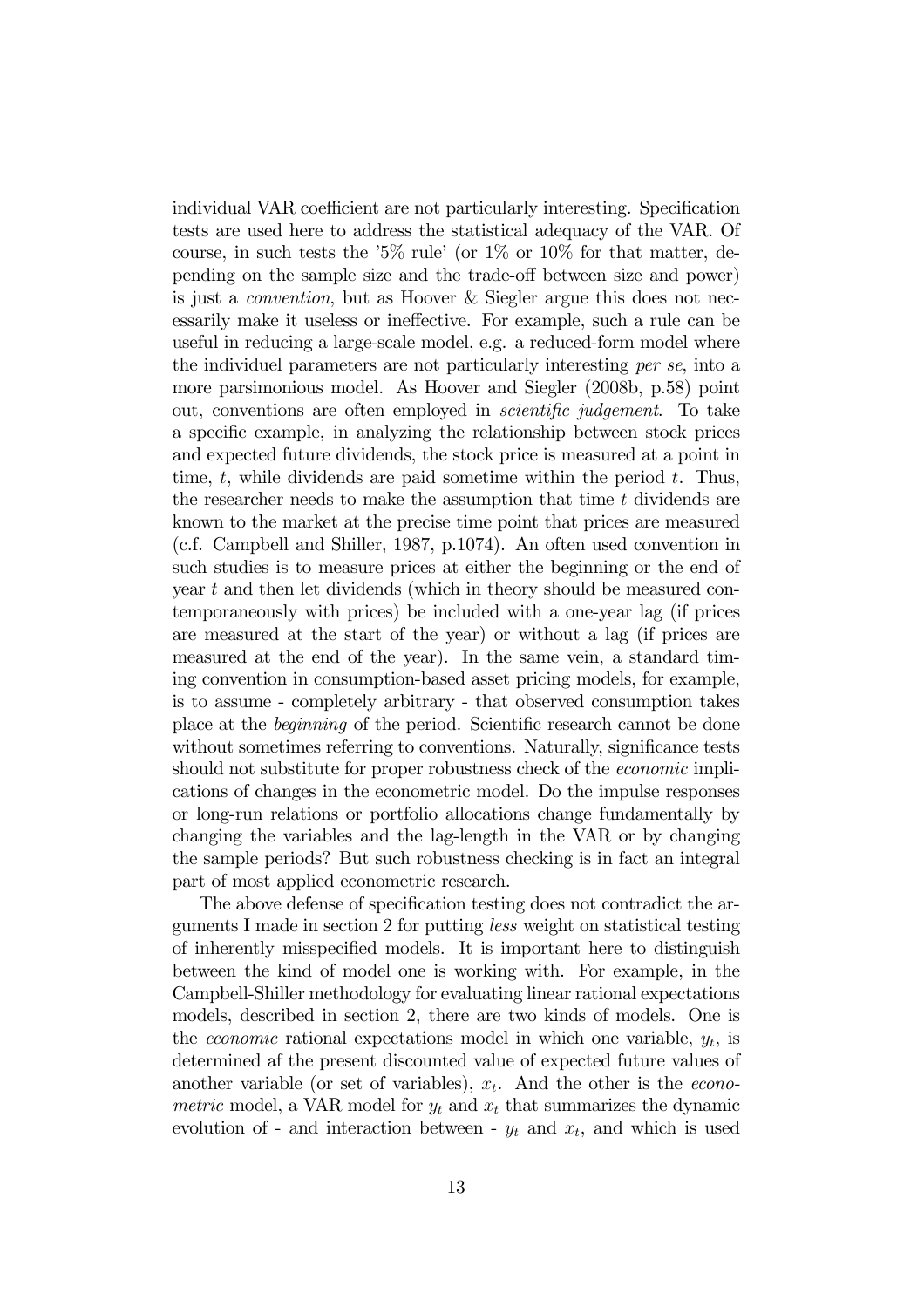to generate expected future values and the 'theoretical' (model-implied) time-series for  $y_t$ . In this setting, because we acknowledge that the economic model is only a crude approximation to the 'true' mechanism that generates  $y_t$ , a statistical test of whether actual  $y_t$  deviates significantly from theoretical  $y_t$  has only limited informative value. However, statistical specification testing of the underlying econometric VAR model is more informative because the validity of the constructed theoretical  $y_t$ depends crucially on the VAR system capturing the essential dynamics over time and interactions between  $y_t$  and  $x_t$ .<sup>8</sup>

The '5% rule' is of course meaningless if used mechanically and thoughtlessly in each and every application. However, as argued above, in some cases such a rule can be applied as a useful convention. In many areas of empirical research practice has shifted from designating stars to numbers significant at a particular level to instead reporting p-values. Denote by  $\beta$  and  $\beta$  the unknown true value of a parameter and the sample estimate of it, respectively. A  $p$ -value for a null hypothesis of  $\beta = 0$  shows the probability of observing a value equal to  $\beta > 0$ (or larger) if, in fact,  $\beta = 0$ , given the sample. If the *p*-value is low it means that there is a low probability of obtaining  $\beta$  if the true value of  $\beta$  is 0. Thus, low p-values usually lead to rejection of  $\beta = 0$ . The advantage of reporting p-values instead of merely stating significance at a given significance level is that the reader can compare it to his or her own subjective critical significance level. It is not entirely clear what McCloskey & Ziliak think of  $p$ -values. On the one hand they dismiss p-value calculation: "The scientifically relevant question is a question of how big the parameter of interest is, not the Fisherian question of how probable the data are, given the null hypothesis, a purely sampling problem" (Ziliak and McCloskey, 2008, p.95). On the other hand, on page 99 they seem to accept such  $p$ -value calculation: "A fair question to ask ... is how noisy? Just how weak was the signal-to-noise ratio, assuming that one thinks the measure is captured by the calculation of sampling error? The answer underscores the arbitrariness of Fisher's 5 percent ideology - the Type I error was about 12 percent  $(p \le 12)$ . That is to say, the 4.29 benefit-cost ratio was ... statistically significant at about the .12 level. In other words, the estimate was not all that noisy. A pretty strong signal ...". Thus, given that we accept using sampling error (i.e. standard error) to measure signal-to-noise, McCloskey & Ziliak

<sup>&</sup>lt;sup>8</sup>Note that the Campbell-Shiller methodology does *not* imply that high  $R^2$  and strongly statistically significant parameters in the VAR model lead to close comovement of actual and theoretical  $y_t$ . It depends on the signs and relative magnitudes of the parameters. Thus, high fit in the VAR model does not necessarily imply high fit in the economic model.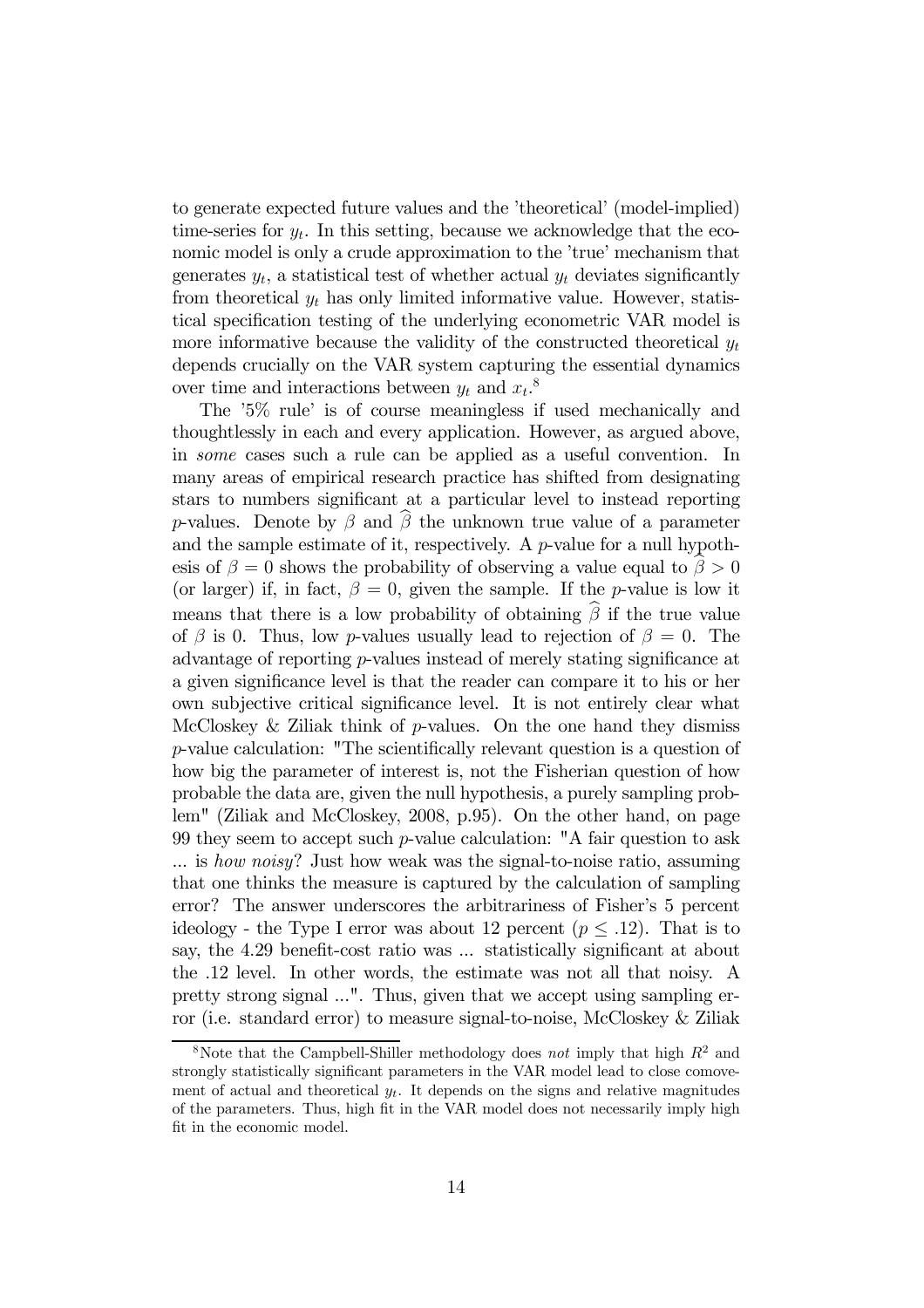find it relevant and informative to compute p-values. The essential element in the above quotation is "assuming that one thinks the measure [signal-to-noise ratio] is captured by the calculation of sampling error". So, the whole point can be boiled down to whether sampling error is an adequate measure of noise. In the presence of inherent model misspecification ('real error') sampling error is obviously not an adequate measure of noise, but is is noteworthy that here McCloskey & Ziliak in fact leave the door half open for using standard errors and significance testing.

McCloskey & Ziliak's insisting on evaluating each and every finding in the context of an explicit loss function ("Fisherian significance without a loss function is ordinarily useless for science", McCloskey and Ziliak, 2008, p.46) is in theory appealing but in practice often inapplicable. In principle they are right in saying that behind every rejection/nonrejection at a given significance level, and behind most (but not all, see footnote 9 below) measures of precision in terms of a standard error, lies an implicit loss function that depends on the underlying economic purpose of the analysis. But often a parameter estimate has many different uses and, hence, many different relevant loss functions. A research paper cannot possibly list them all. What's wrong with reporting the parameter estimate and it's standard error, and then let it be up to the reader to apply these in his or her specific context or loss function? As Hoover and Siegler (2008b, p.59) put it: "Whose loss function should Newton have consulted?".

McCloskey & Ziliak's repeated suggestion of focusing on the size of parameter estimates while forgetting the standard error ("Oomph, Not Precision, Selects the Best Model") leaves the question of how to obtain good reliable parameter estimates. When can we rely on a parameter estimate? It almost seems like McCloskey & Ziliak are ready to trust any estimate. In any case, they provide almost no discussion of what in their opinion - constitute good reliable estimates. In McCloskey and Ziliak (2008, p.48) they write about deciding about the importance of a variable by use of statistical hypothesis testing and say that: "It's the wrong way to decide, and leaves the wrong variables in the regressions, and results in biased and inconsistent estimates of the coefficients." (Italics added). And In Ziliak and McCloskey (2008, p.122) they write that "continuing to decorate our articles with stars and t's and standard errors" while failing to interpret size - is to discard our best *unbiased* estimators ...". (Italics added). And that's it! No further discussion. From the two qoutes one can infer that McCloskey & Ziliak consider unbiasedness and consistency to be properties to strive for in parameter estimation. I take it that they mean unbiasedness and consistency in the traditional statistical meaning, i.e. the mean of the estimate should equal the true value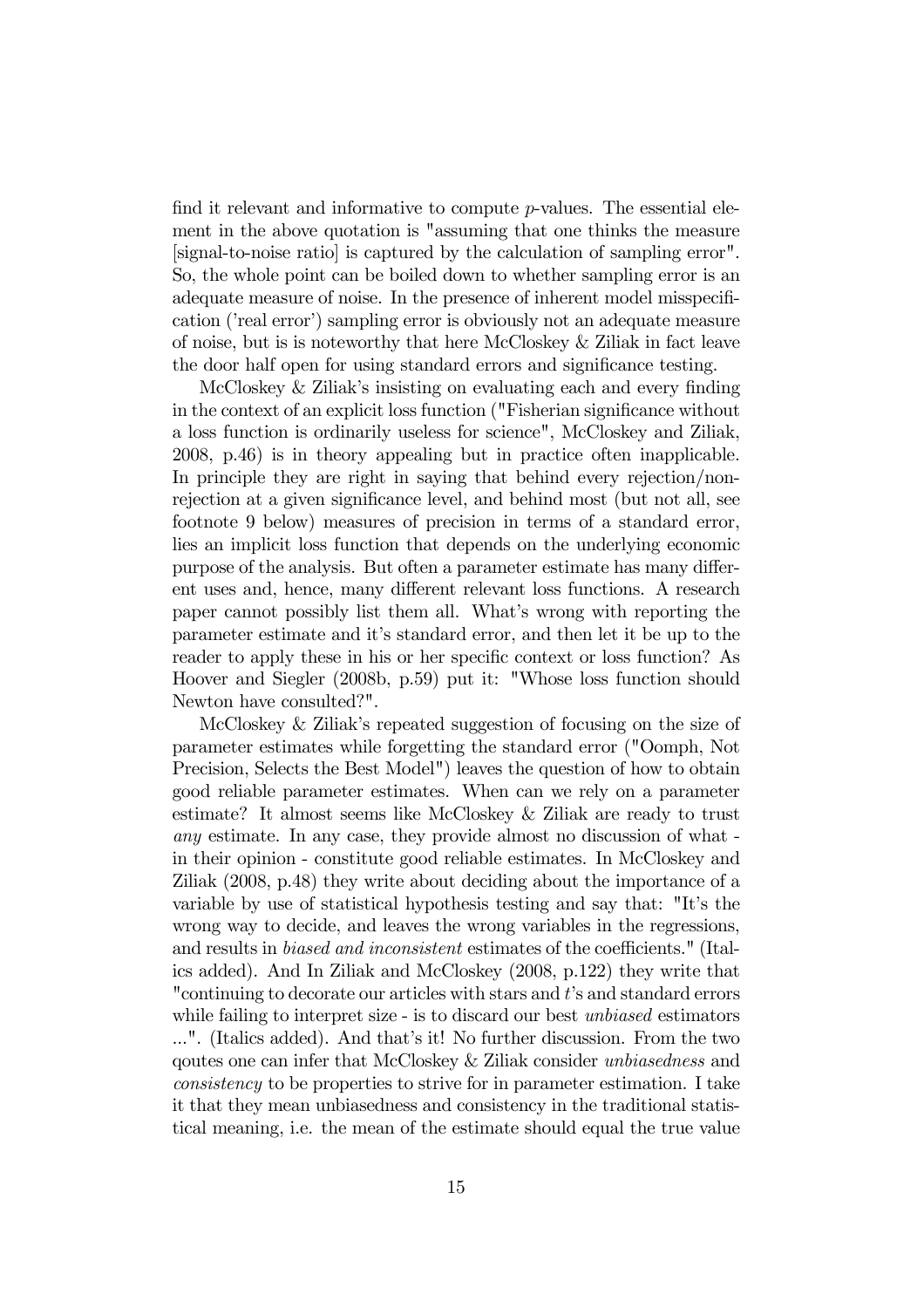for unbiasedness and the probability limit should equal the true value for consistency. But then they must acknowledge the need to secure that the assumptions for unbiasedness and consistency hold true. How do we do that without using statistical tests? For example, in the presence of non-stationary variables a necessary condition for consistency of OLS parameter estimates is that the variables are cointegrated in the sense of Engle and Granger (1987). But Ziliak and McCloskey (2008, p.111) dismiss tests of cointegration. Thus, apparently they consider the 'spurious regression' problem (Granger and Newbold, 1974, and Phillips, 1986) not to be a problem at all. So, no matter what the time-series properties of the variables, they will always trust OLS parameter estimates? Or, do they mean that cointegration can be inferred without using some kind of statistical test? In any case: how do we secure that our parameter estimates are well-defined and have 'good' properties? Hoover and Siegler (2008a) provide further discussion of this issue, and they also criticise McCloskey & Ziliak for sweeping under the carpet potential problems associated with parameter measurement and estimation.<sup>9</sup> As noted in the previous section, McCloskey & Ziliak emphasize many times that 'real error' is more important than pure sampling error. But this just reinforces the need to discuss the properties of parameter estimates. How reliable are regression estimates in the face of 'real error'? McCloskey & Ziliak are completely silent about this.

## 4 A case study: Return predictability

In this section I provide a specific example of a research area in economics in which the arguments of McCloskey & Ziliak can be made concrete, and where the distinction between statistical and economic significance is well appreciated, but which also shows how statistical tests have contributed to our substantive economic understanding. Return predictability is briefly mentioned by McCloskey & Ziliak as an area where the distinction between statistical and economic significance is particularly concrete. As Ziliak and McCloskey (2008, p.112) note, statistically insignificant return predictability may make you rich, and statistically significant predictability may not be large enough to cover transaction costs.

 $9$ Hoover and Siegler (2008a, pp.17 and 24) provide an explicit example showing the danger of relying on poorly measured parameters. The example shows that "eliminating a variable from a regression may be a reasonable thing, despite its economic significance." (p.24). (Italics added). The example illustrates how strong multicollinearity among regressors, which destroys parameter estimates, can be diagnosed using the standard errors of the estimates, in a way that is independent of the underlying 'loss function', in contrast to what McCloskey & Ziliak claim.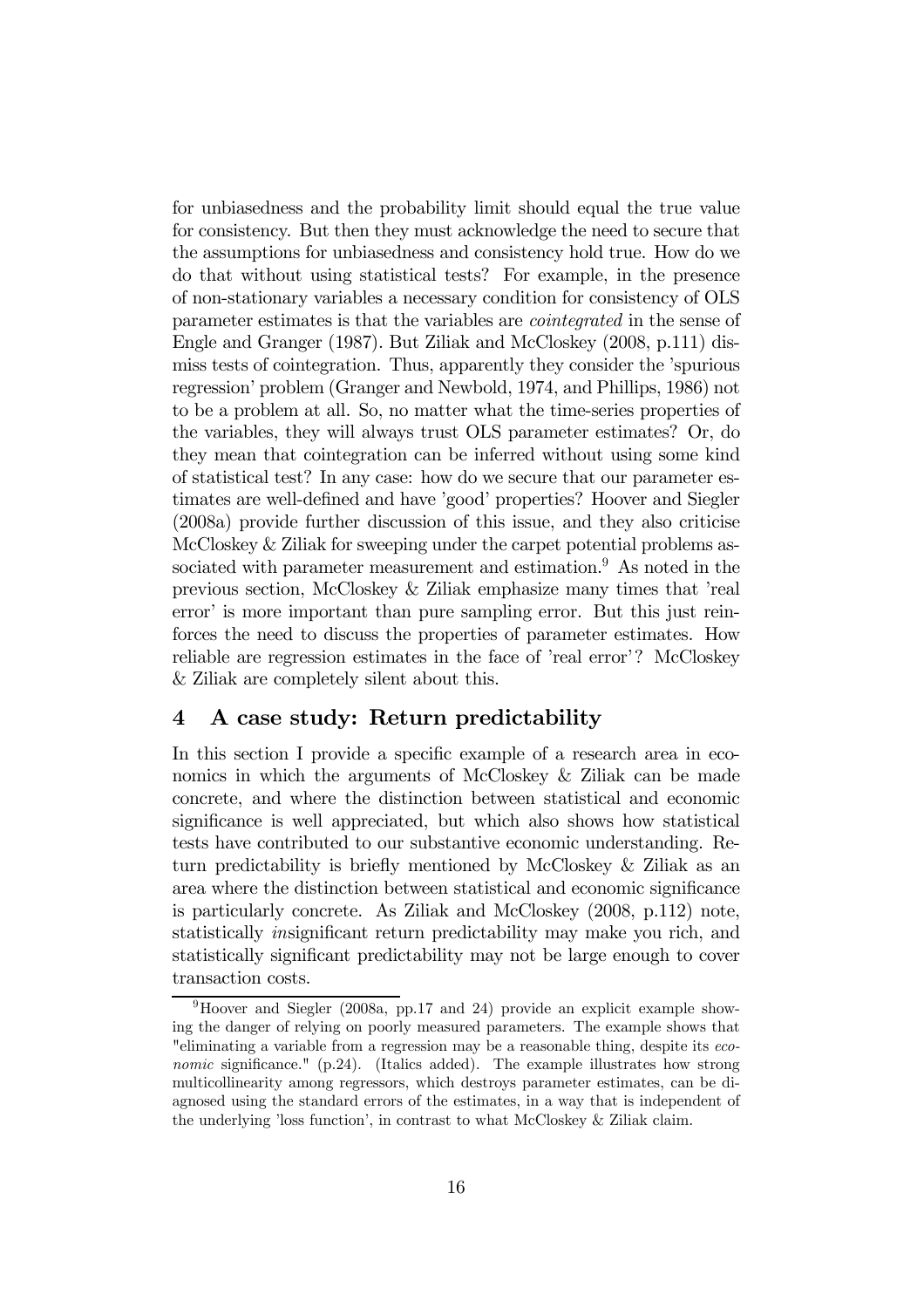There is by now a voluminous literature on asset return predictability. The old paradigm of finance stated that asset returns are unpredictable and that capital markets are informationally efficient. This view was prevalent up to around the mid 1980s. But a plethora of empirical research since then has documented that returns contain statistically as well as economically significant predictable components and, interestingly, theorists have shown that such predictability does not necessarily imply that markets are inefficient. It has long (at least since the 1980s) been recognised that the Efficient Markets Hypothesis cannot be tested since it involves a double-hypothesis: informational efficiency and correctness of the underlying equilibrium model generating expected returns. Thus, in this field there is not much of the 'falsificationism' or 'Popperian philosophy' or 'logical positivism' that McCloskey & Ziliak so strongly dislike, c.f. Ziliak and McCloskey (2008, pp.149-153). But statistical testing for predictability has played an important role in reaching the new paradigm of return predictability. And not just mindless 't-tests' popping out of standard econometrics software programs, but carefully conducted tests (including Monte Carlo and bootstrap analyses) taking into account non-normality, asymmetric distributions, small-sample bias, etc. It's interesting to look at how research in this area has progressed over time. The first studies in the 1980s focused mainly on documenting statistically significant predictability using asymptotic tests (e.g. Fama and French, 1988). Then during the 1990s these findings were challenged by research (e.g. Nelson and Kim, 1993, Stambaugh, 1999) showing that accounting for small-sample bias leads to statistically insignificant predictability. Finally, over the last 10 years focus has shifted to examining the economic significance of statistically large or small predictability, see e.g. Xu (2004) and Cochrane (2008). But note that it all started with research where statistical significance was the main focus. These studies set the stage for a development that in the end changed our minds regarding asset return predictability. Thus, a finding which is 'statistically significant at a 5% level' does not by itself change our mind, but it can initiate subsequent research that ultimately does.

The literature on return predictability provides a lot of what Mc-Closkey & Ziliak call for. They call for more extensive use of simulations "to determine whether the coefficients are reasonable" (Question 17 in their survey of the American Economic Review), and they want researchers to report (or at least discuss) the *power* of the tests they use (Questions 8 and 9 in the survey). Ziliak and McCloskey (2008, p.60) describe the virtues of the 'β-scientist' (as opposed to the ' $\alpha$ -scientist' who is only concerned with statistical significance), one who is "concerned with empirical interpretation and judgement .... small-sample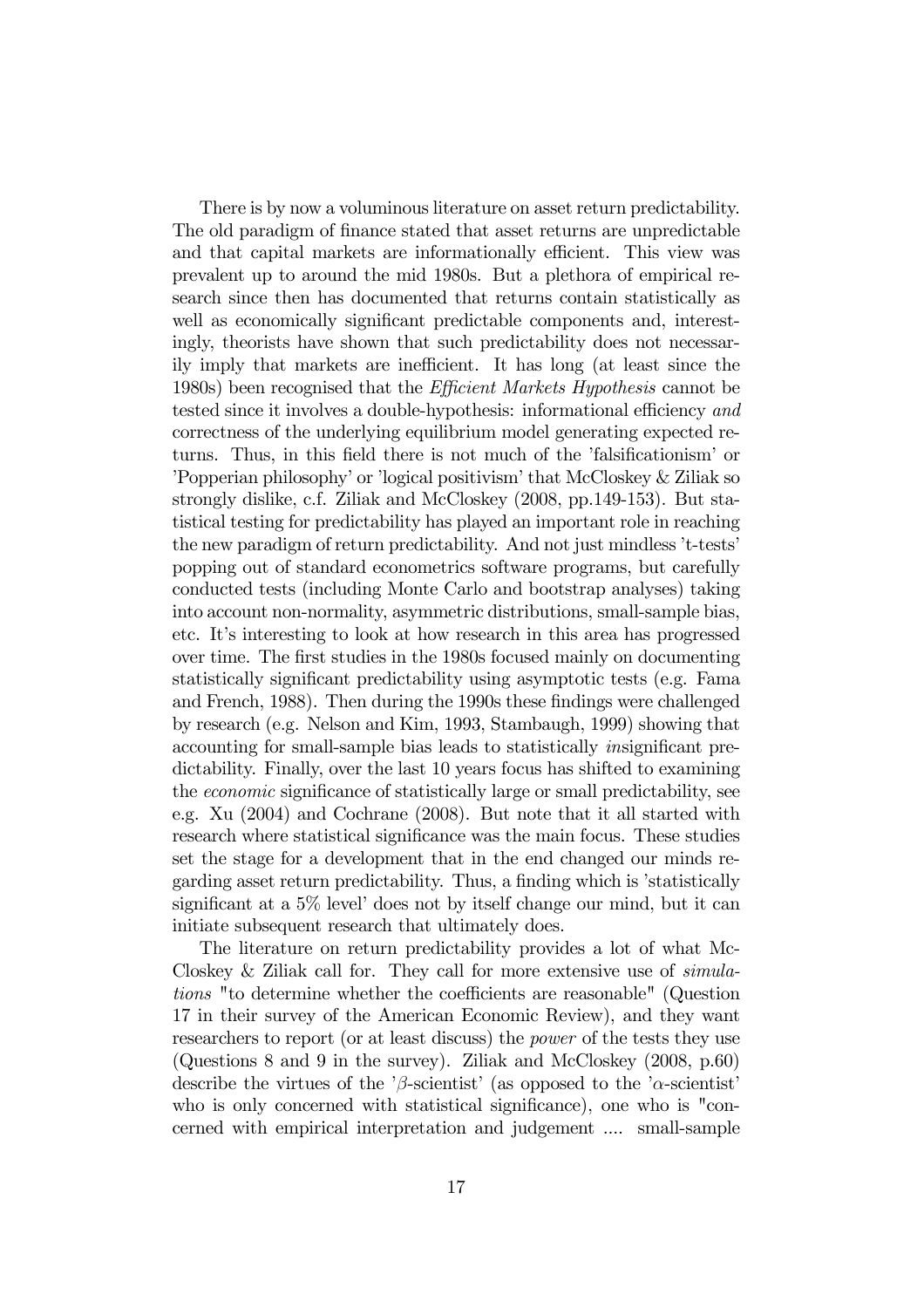experience of life.... non-normal distributions ... Type-II error - the power of tests -". But, in fact, all this is there, in todays empirical work. Simulations and power considerations occupy much of empirical financial economics. In the return predictability literature it has become standard to use Monte Carlo and bootstrap simulation to take into account non-normal and asymmetric distributions, and to account for small-sample bias of parameter estimates, see e.g. Nelson and Kim (1993) which is an early standard reference in this field. Power properties of tests are usually discussed, if not analysed. There is a whole section (15.2) in Cochrane's (2001) textbook on simulation and power calculations in empirical finance.10

Research on return predictability has documented an interesting difference between short and long run effects, and how small and difficultto-measure short-run predictability implies large and better-measured long-run predictability. The nature of asset returns is such that small short-horizon predictability build up to large long-horizon predictability, and short-horizon predictability is a necessary condition for longhorizon predictability (c.f. Cochrane, 2001, ch. 20). We are not particularly interested in the magnitude of short-horizon predictability because it is almost impossible to benefit from. Rather, we are interested in whether there is an effect, because even very small short-run predictability builds up to large long-run predictability. Therefore, in e.g. portfolio allocation applications where regression models are used to characterize short-horizon predictability, it has become standard practice to keep in the model predictors with 'small' coefficients that are statistically insignificant at conventional significance levels, because even small short-horizon coefficients have large effects on long-term optimal portfolio choice. Here, researchers are well aware that a statistically insignificant short-run effect may be economically significant in the sense that it has important long-run effetcs. The portfolio allocation example also serves to illustrate the distinction between the econometric model and the economic model, c.f. section 3. The econometric model captures the basic return predictability properties of the data, and this model needs to be econometrically well-specified which can be achieved through specification testing. The economic model - the specific portfolio choice model based on constrained utility maximization - on the other hand, uses as input in the quantification of the model the parameter estimates from the econometric model. But the economic model

 $10$ Another example is the large field of unit root and cointegration testing, which are standard tools in empirical macroeconomics - and completely dismissed by McCloskey and Ziliak. Here, many studies have investigated the power properties of such tests (see e.g. the well-known study by Elliott, Rothenberg, and Stock, 1996).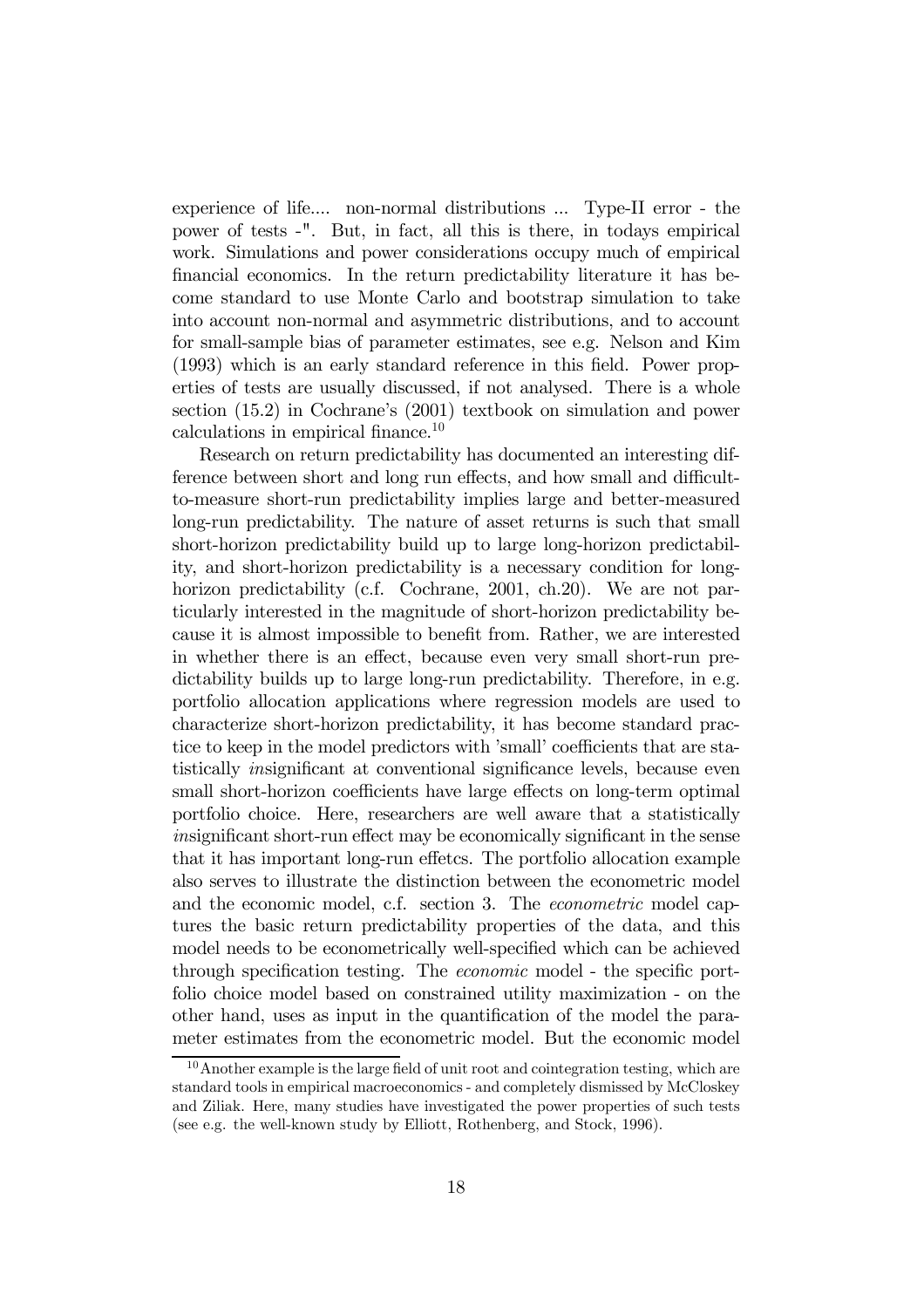is highly stylized and based on many simplifying assumptions (it has to, in order to be economically interpretable), thus it is inherently misspecified and, hence, testing whether this model is 'true' with a statistical hypothesis test is not particularly useful. The *statistical/econometric* model is judged by statistical/econometric criteria, while the economic model is judged by economic criteria. Of course, if statistical methods are used in estimating the economic model parameters, then the statistical assumptions for validity of the estimates should be fulfilled. But this is also why in this field the preference parameters in the economic model are typically not estimated but calibrated in the same way as in the DSGE/RBC literature referred to in section 2.

In the finance literature, economic considerations have even been used to sharpen the statistical evidence of return predictability. For example, Lewellen (2004) uses the stylized fact of strong persistence in dividend yields (a standard return predictor) together with a prior of no speculative bubbles in stock markets to obtain more precise estimates of short-run stock return predictability. Cochrane (2008) - in the same vein - adds lack of dividend predictability (which is another stylized fact in finance - statistically as well as economically) to the prior information of dividend yield persistence and no bubbles, to document strongly statistically significant return predictability.<sup>11</sup> Thus, in this literature there is a clear tendency of using economic arguments to guide formulating relevant statistical measures and tests of predictability. Without being Bayesian, there is a clear Bayesian flavour to these analyses.

Thus, the literature on return predictability illustrates the importance of distinguishing between statistical and economic significance, but it also shows that McCloskey & Ziliak are wrong in stating that almost no empirical researchers in economics understand this. Todays empirical research in finance is conducted mainly by  $\beta$ -scientists! And in this area findings of statistically significant return predictability in fact set the stage for a deeper inquiry into the nature of return predictability and its implications for e.g. portfolio choice and asset pricing, and thereby contributed in changing our minds about the functioning of financial markets.

### 5 Concluding remarks

McCloskey & Ziliak believe that past and current practice in applied econometrics is so fundamentally flawed in almost all cases that "all the econometric findings since the 1930s need to be done over again."

 $11$ Cochrane (2008) from the outset distinguishes between statistical and economic significance. The very first section in the Introduction of his paper is labelled  $"Eco$ nomic Significance". The second section is labelled "Statistical Significance".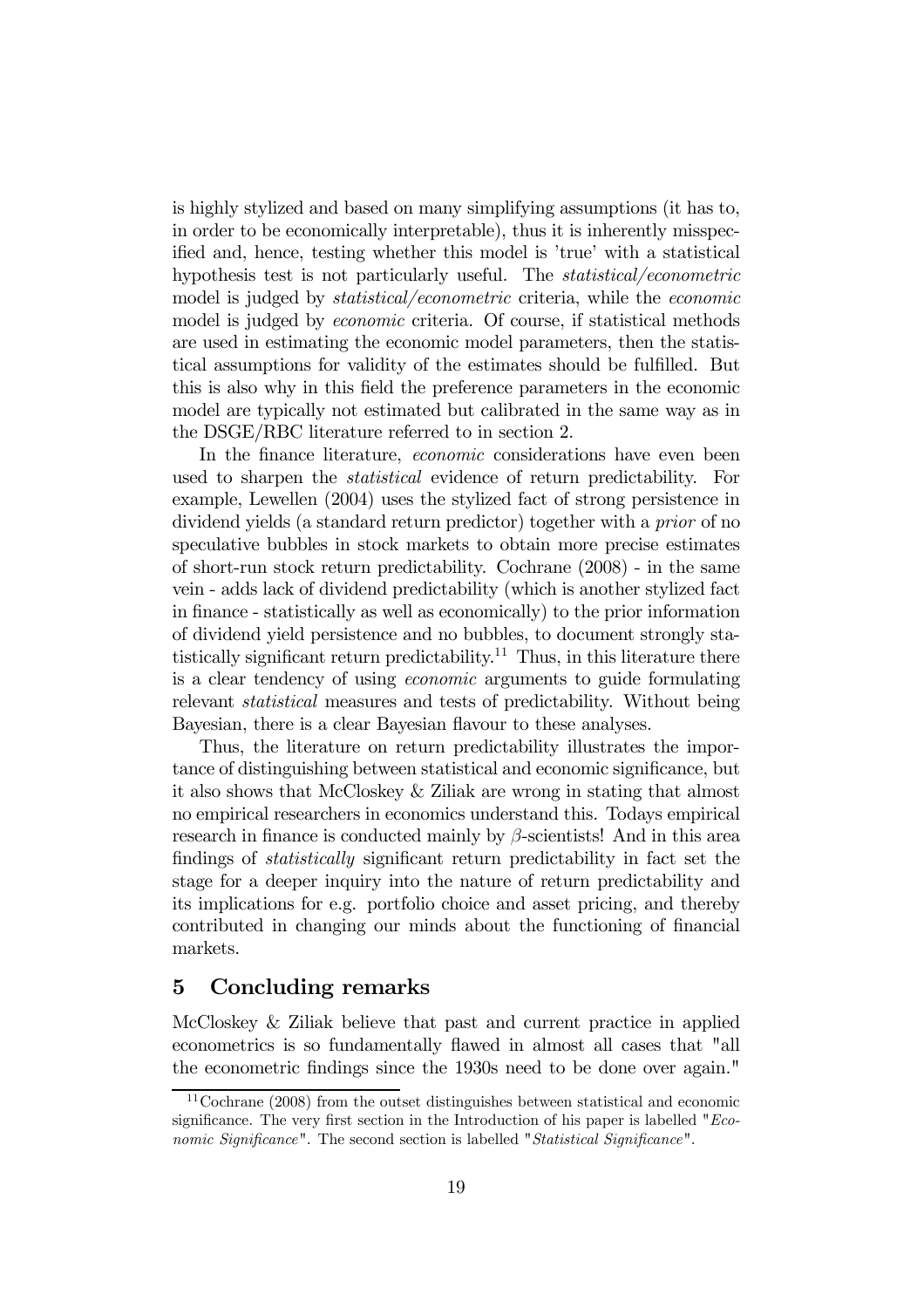(McCloskey and Ziliak, 2008, p.47). They base this statement on the claim that almost no economists that apply statistical and econometric methods in their research are able to distinguish between statistical and economic significance. In this paper I have provided several examples from the economics disciplines showing that this claim is false. I have mentioned three specific fields from macroeconomics and finance - areas that McCloskey & Ziliak explicitly refer to as areas where the 'significance mistake' is particularly pronounced - where researchers are, and have been for several years, aware of the simple fact that statistical significance is neither necessary nor sufficient for economic significance: Dynamic stochastic general equilibrium models, linear rational expectations models, and asset pricing models. In these areas (and I'm sure in other areas as well) it is clearly acknowledged that economic models are inherently misspecified and, hence, that treating such models as a 'null hypothesis' to be tested statistically is not very informative. Thus, in these areas researchers pay close attention to what McCloskey & Ziliak call 'real error', but surprisingly this evidence is completely neglected by McCloskey & Ziliak.

Furthermore, I have argued that putting little weight to statistical testing of restrictions implied by the economic model structure, does not imply that statistical tests are without value in economic scientific research. On the contrary. Statistical (or econometric) models often serve as input into the quantification of economic models, and here it is important that the statistical model is well-specified. Specification tests are a useful tool in obtaining that.

I have also argued that although McCloskey & Ziliak are right in saying that no statistical test in itself has changed our mind about a substantive matter, such tests occasionally spur research that does. The last 20-25 years research on asset return predictability is an example where initial findings of statistically significant return predictability set the stage for subsequent research that ultimately changed the minds of most financial economists about return predictability and its implications for asset pricing and asset allocation.

Finally, I have criticised McCloskey & Ziliak for urging us to focus on the size of parameter estimates and forgetting standard errors, while they provide almost no discussion on how to obtain good reliable parameter estimates. They seem to be perfectly happy with standard regression estimates. This is surprising in light of their strong focus on 'real error' as opposed to pure sampling error. Such 'real error' will in many cases invalidate standard regression estimates. Surprisingly, McCloskey & Ziliak are silent about this problem.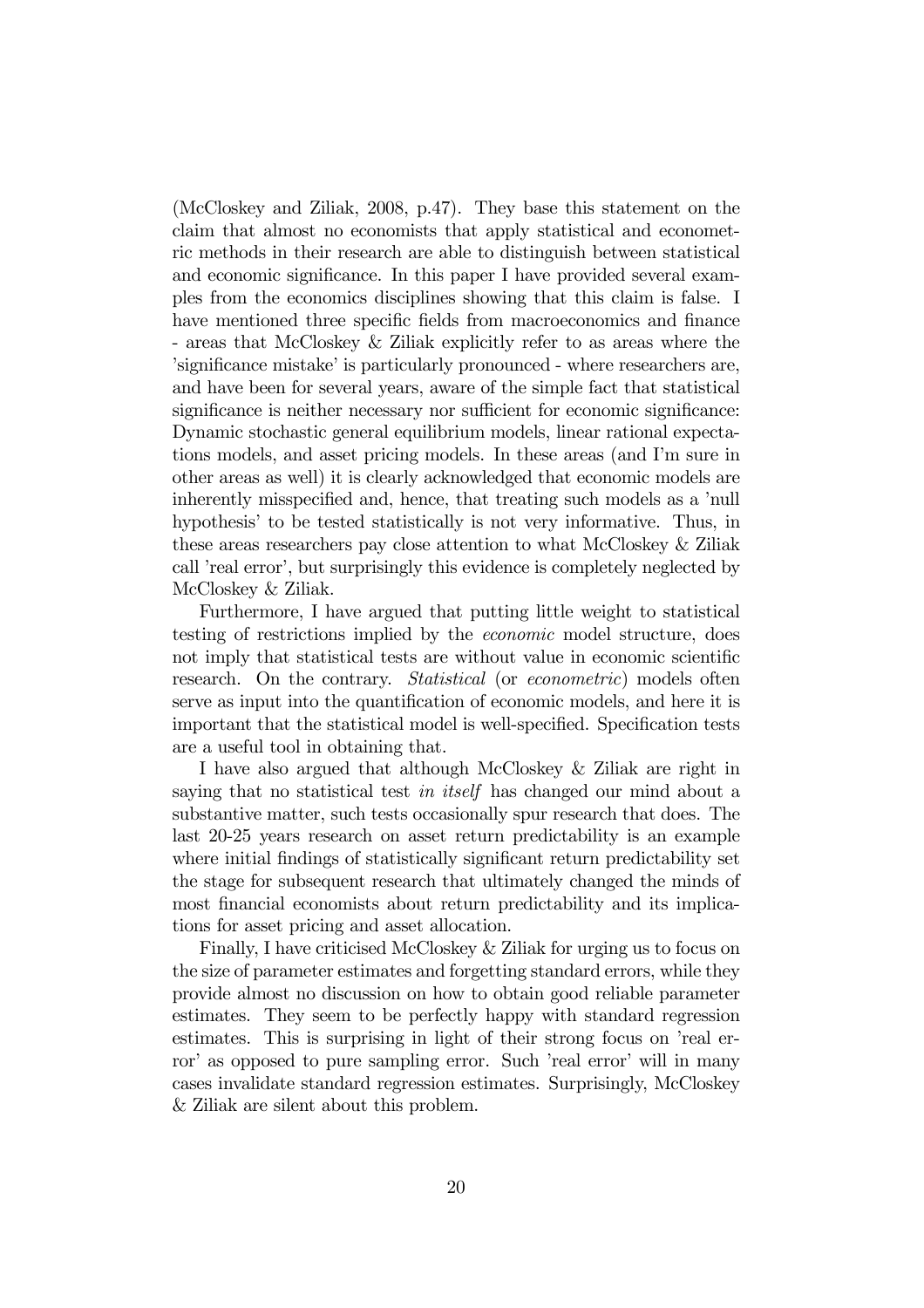### 6 References

Campbell, J.Y., and Cochrane, J.H. (1999), "By force of habit: A consumption-based explanation of aggregate stock market behavior", Journal of Political Economy 107, 205-251.

Campbell, J.Y., and Shiller, R.J. (1987), "Cointegration and test of present value models", Journal of Political Economy 95, 1062-1088.

Campbell, J.Y., and Viceira, L.M. (2002), "Strategic Asset Allocation: Portfolio Choice for Long-Term Investors", Oxford University Press.

Campbell, J.Y., Chan, Y.L., and Viceira, L.M. (2003), "A multivariate model of strategic asset allocation", Journal of Financial Economics 67, 41-80.

Cochrane, J.H. (2001), "Asset Pricing", Princeton University Press, New Jersey.

Cochrane, J.H. (2006), "Financial markets and the real economy", University of Chicago, December 2006 (forthcoming in "Financial Markets and the Real Economy", edited by Cochrane, J.H., Edward Elgar).

Cochrane, J.H. (2008), "The dog that did not bark: A defense of return predictability", Review of Financial Studies 21, 1533-1575.

Cochrane, J.H., and Hansen, L.P. (1992), "Asset pricing explorations for macroeconomics", NBER Macroeconomics Annual, 115-165.

Diebold, F.X., Ohanian, L.E., and Berkowitz, J. (1998), "Dynamic equilibrium economies: A framework for comparing models and data", Review of Economic Studies 65, 433-451.

Elliott, G., Rothenberg, T.J., and Stock, J.H. (1996), "Efficient tests for an autoregressive unit root", Econometrica 64, 813-836.

Engle, R.F., and Granger, C.W.J. (1987), "Co-integration and errorcorrection: Representation, estimation, and testing", Econometrica 55, 251-276.

Engsted, T. (2002), "Measures of fit for rational expectations models", Journal of Economic Surveys 16, 301-355.

Evans, G.W., and Honkapohja, S. (2005), "An interview with Thomas J. Sargent", Macroeconomic Dynamics 9, 561-583.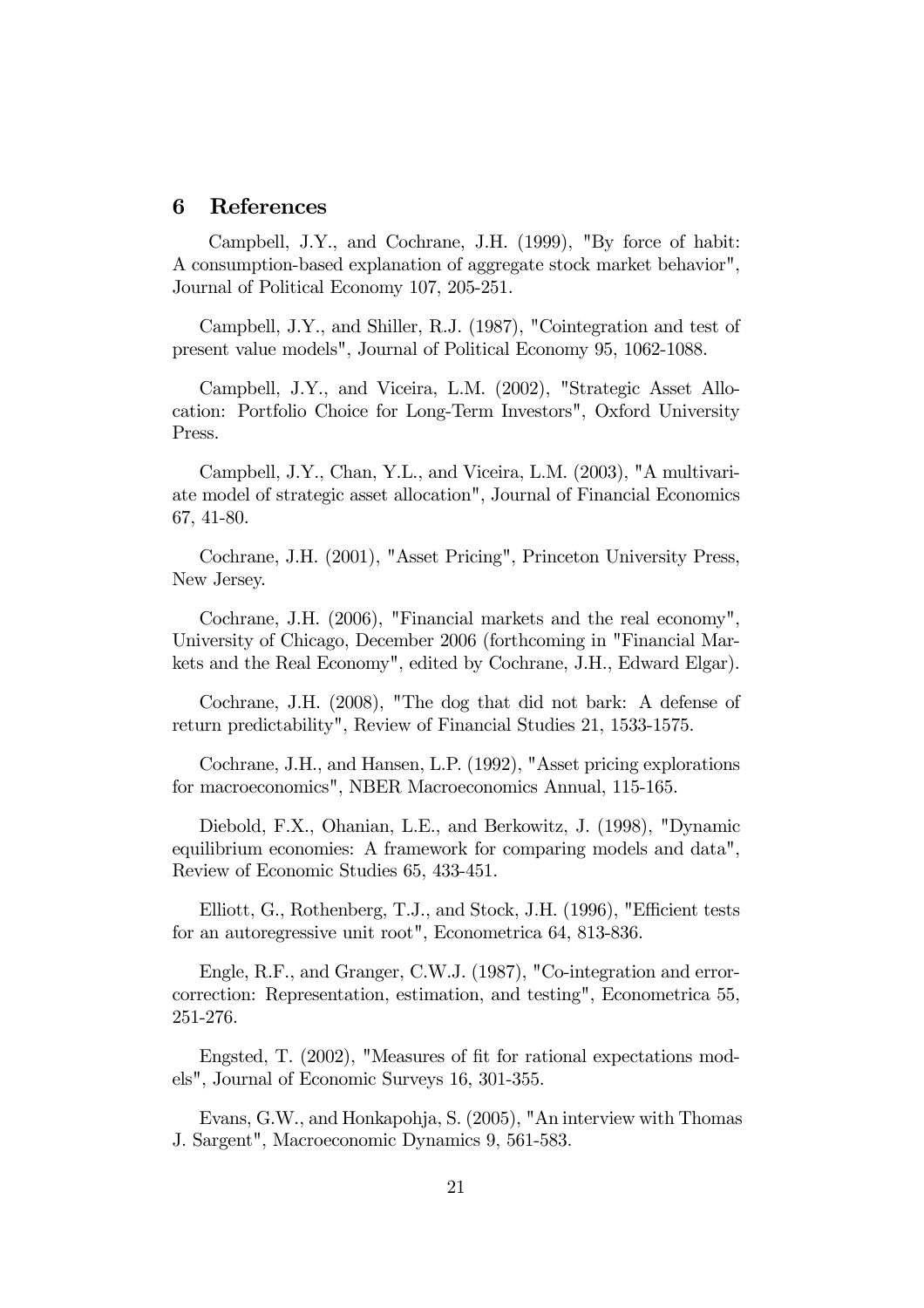Fama, E.F., and French, K.R. (1988), "Dividend yields and expected stock returns", Journal of Financial Economics 22, 3-27.

Fama, E.F., and French, K.R. (1996), "Multi-factor explanations of asset pricing anomalies", Journal of Finance 47, 426-465.

Faust, J., and Whiteman, C.H. (1997), "General-to-specific procedures for fitting a data-admissible, theory-inspired, congruent, parsimonious, encompassing, weakly-exogenous, identified, structural model to the DGP: A translation and critique", Carnegie-Rochester Conference Series on Public Policy 47, 121-161.

Fernández-Villaverde, J., and Rubio-Ramírez, J.F. (2004), "Comparing dynamic equilibrium models to data: a Bayesian approach", Journal of Econometrics 123, 153-187.

Granger, C.W.J., and Newbold, P. (1974), "Spurious regression in econometrics", Journal of Econometrics 2, 111-120.

Haavelmo, T. (1944), "The probability approach in econometrics", Econometrica 12, Supplement: 1-115.

Hansen, L.P., and Jagannathan, R. (1991), "Implications of security market data for models of dynamic economies", Journal of Political Economy 99, 225-262.

Hansen, L.P., and Jagannathan, R. (1997), "Assessing specification errors in stochastic discount factor models", Journal of Finance 52, 557- 590.

Hansen, L.P., and Sargent, T.J. (1980), "Formulating and estimating dynamic linear rational expectations models", Journal of Economic Dynamics and Control 2, 7-46.

Hansen, L.P., and Sargent, T.J. (2007), "Robustness", Princeton University Press.

Hansen, L.P., and Singleton, K.J. (1982), "Generalized instrumental variables estimation of nonlinear rational expectations models", Econometrica 50, 1269-1286.

Hendry, D.F. (1995), "Dynamic Econometrics", Oxford University Press.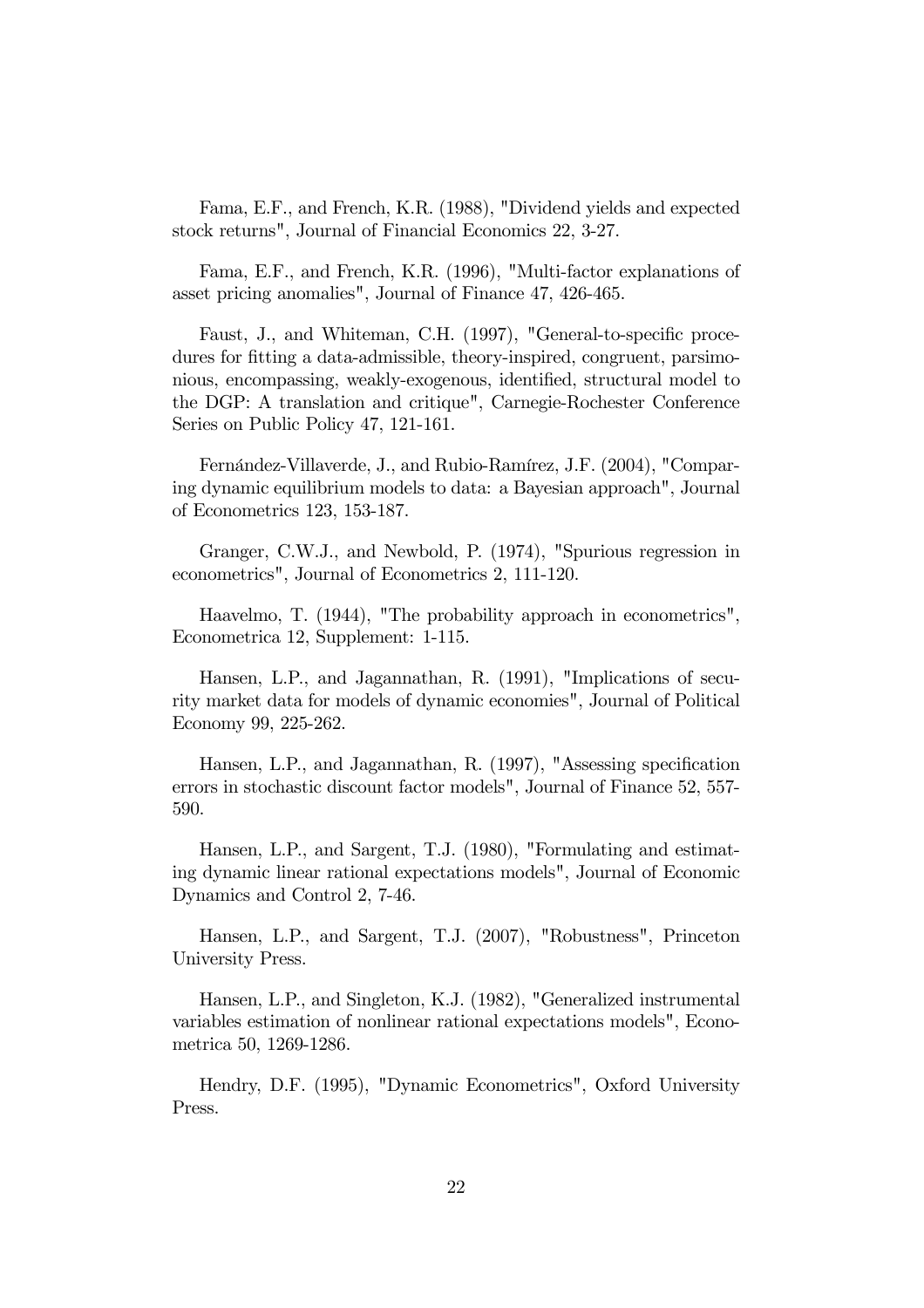Hoover, K.D., and Siegler, M.V. (2008a), "Sound and fury: Mc-Closkey and significance testing in economics", Journal of Economic Methodology 15, 1-37.

Hoover, K.D., and Siegler, M.V. (2008b), "The rhetoric of 'Signifying nothing': a rejoinder to Ziliak and McCloskey", Journal of Economic Methodology 15, 57-68.

Kydland, F.E., and Prescott, E.C. (1982), "Time to build and aggregate fluctuations", Econometrica 50, 1345-1370.

Kydland, F.E., and Prescott, E.C. (1996), "The computational experiment: An econometric tool", Journal of Economic Perspectives 10, 69-85.

Leamer, E.E., (2004), "Are the roads read? Comments on "Size matters", Journal of Socio-Economics 33, 555-557.

Lewellen, J. (2004), "Predicting returns with financial ratios", Journal of Financial Economics 74, 209-235.

Lucas, R.E. (1987), "Models of Business Cycles", Blackwell, Oxford.

Lucas, R.E., and Sargent, T.J. (1981), "Rational Expectations and Econometric Practice", University of Minnesota Press, Minneapolis.

McCloskey, D.N. (1983), "The rhetoric of economics", Journal of Economic Literature 21, 481-517.

McCloskey, D.N, and Ziliak, S.T. (1996), "The standard error of regressions", Journal of Economic Literature 34, 97-114.

McCloskey, D.N, and Ziliak, S.T. (2008), "Signifying nothing: reply to Hoover and Siegler", Journal of Economic Methodology 15, 39-55.

Mehra, R., and Prescott, E.C. (1985), "The equity premium: A puzzle", Journal of Monetary Economics 15, 145-161.

Nelson, C.R., and Kim, M.J. (1993): "Predictable stock returns: The role of small sample bias", Journal of Finance 48, 641-661.

Phillips, P.C.B. (1986), "Understanding spurious regressions in econometrics", Journal of Econometrics 33, 311-340.

Schorfheide, F. (2000), "Loss-function based evaluation of DSGE models", Journal of Applied Econometrics 15, 645-670.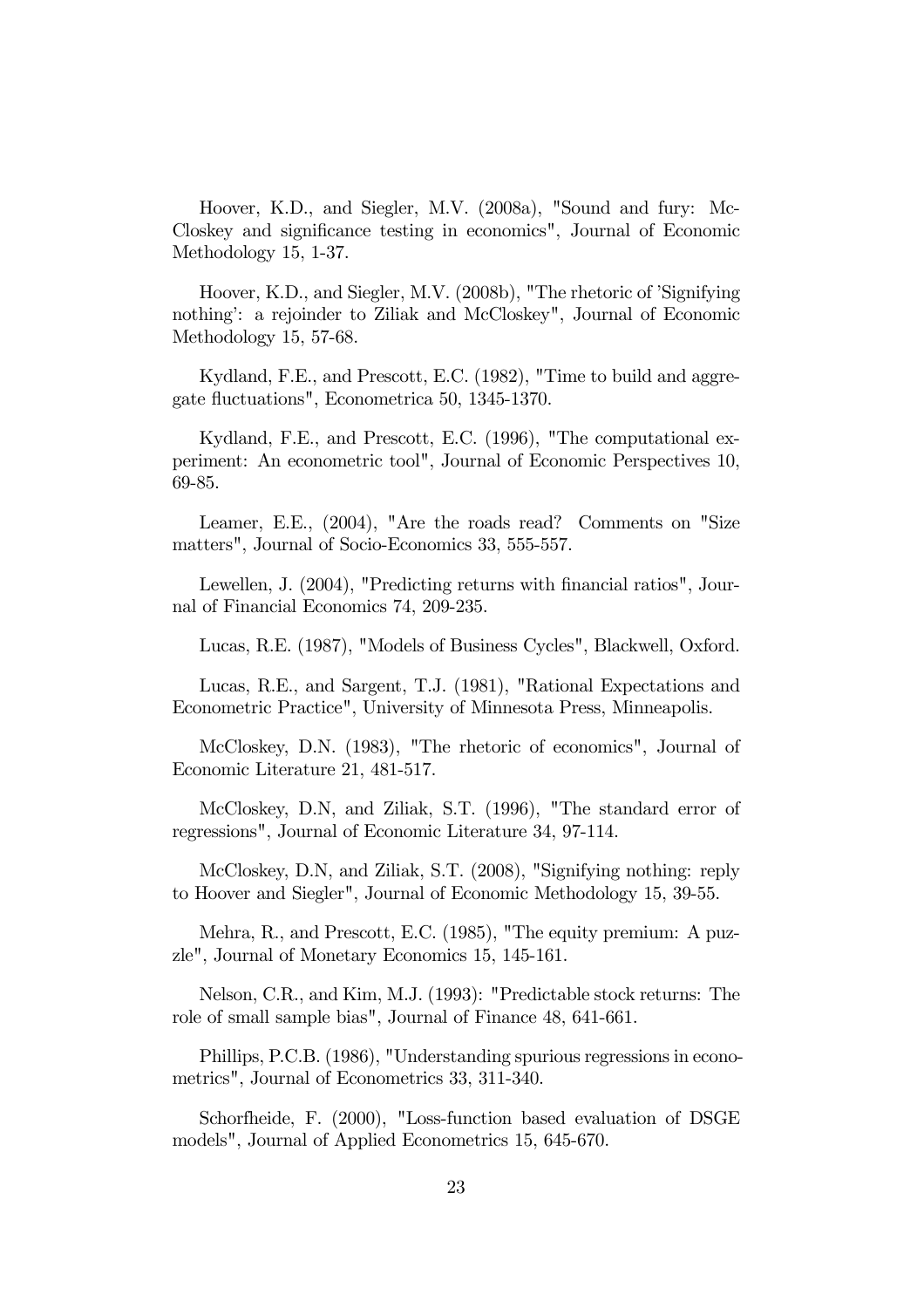Spanos, A. (1986), "Statistical Foundations of Econometric Modelling", Cambridge University Press, Cambridge.

Stambaugh, R.F. (1999), "Predictive regressions", Journal of Financial Economics 54, 375-421.

Xu, Y. (2004), "Small levels of predictability and large economic gains", Journal of Empirical Finance 11, 247-275.

Watson, M.W. (1993), "Measures of fit for calibrated models", Journal of Political Economy 101, 1011-1041.

Ziliak, S.T., and McCloskey, D.N. (2004), "Size matters: The standard error of regressions in the American Economic Review", Journal of Socio-Economics 33, 527-546.

Ziliak, S.T., and McCloskey, D.N. (2008), "The Cult of Statistical Significance: How the Standard Error Costs Us Jobs, Justice, and Lives", The University of Michigan Press, Ann Arbor.